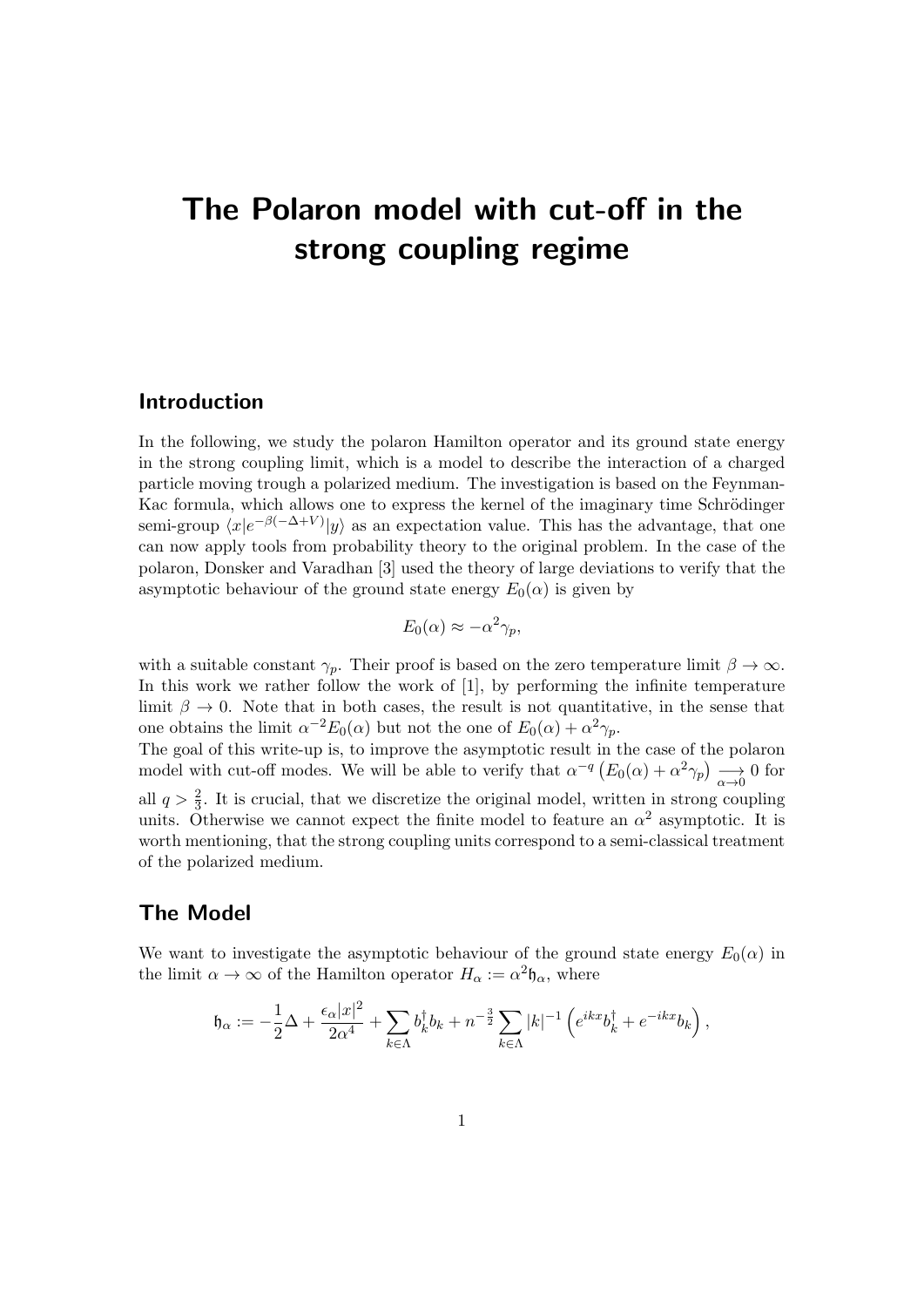and  $\Lambda := \{k \in (n^{-1}\mathbb{Z})^3 : 0 < |k| \leq m\} \subset \mathbb{R}^3$ . Note that  $b_k$  should satisfies the  $\alpha$ dependent CCR  $[b_k, b_l] = \alpha^{-2} \delta_{k,l} I$ . Let us define  $a_k := \alpha b_k$ , which then satisfy the  $\alpha$ independent CCR  $[a_k, a_l^{\dagger}]$  $\begin{bmatrix} \overline{l} \end{bmatrix} = \delta_{k,l}I$ . As a motivation, this Hamilton operator emerges, if one discretizes the Polaron Hamilton operator

$$
-\frac{1}{2}\Delta + \frac{\epsilon_{\alpha}|x|^2}{2} + \int a_k^{\dagger} a_k \, dk + \sqrt{\alpha} \int |k|^{-1} \left( e^{ikx} a_k^{\dagger} + e^{-ikx} a_k \right) \, dk,
$$

rewritten in strong coupling units. The harmonic potential  $\frac{\epsilon_{\alpha}|x|^2}{2}$  $\frac{|x|}{2}$  is added for technical reasons, and we assume that  $\epsilon_{\alpha}$  does not get too small or too large, to be precise we assume  $\alpha^{-N} \leq \epsilon_{\alpha} \leq \alpha^{\frac{4}{3}}$  for some  $N \geq 0$ . Note that this especially includes the constant case  $\epsilon_{\alpha} = \epsilon$ .

If we transform the Hamiltonian according to the unitary map  $T\psi(x) := \alpha^{-\frac{3}{2}} \psi(\alpha^{-1}x)$ , we obtain

$$
T^{-1} H_{\alpha} T = H^{(\alpha)},
$$

with

$$
H^{(\alpha)} = -\frac{1}{2}\Delta + \frac{\epsilon_{\alpha}|x|^2}{2} + \sum_{k \in \Lambda} a_k^{\dagger} a_k + \alpha \ n^{-\frac{3}{2}} \sum_{k \in \Lambda} |k|^{-1} \left( e^{ik\alpha x} a_k^{\dagger} + e^{-ik\alpha x} a_k \right).
$$

By applying the Feynman-Kac formula and integrating out the field variables, we obtain

$$
\langle x| \text{tr}_{\mathcal{F}} e^{-\beta H^{(\alpha)}} |x\rangle = \left( \text{tr } e^{-\beta \sum_{k \in \Lambda} a_k^{\dagger} a_k} \right) (2\pi \beta)^{-\frac{3}{2}}
$$

$$
\times \mathbb{E}_{0,0} e^{-\frac{\epsilon_{\alpha}}{2} \int_0^{\beta} |X_s + x|^2 ds} e^{\alpha^2 \int_0^{\beta} \int_0^{\beta} \frac{\cosh\left(|t - s| - \frac{\beta}{2}\right)}{2\sinh\left(\frac{\beta}{2}\right)} f(\alpha X_s, \alpha X_t) ds dt},
$$

where  $X_s$  is a Brownian bridge from  $(0,0)$  to  $(\beta,0)$  and

$$
f(x, y) := n^{-3} \sum_{k \in \Lambda} |k|^{-2} e^{ik(x - y)}.
$$

By the substitution  $\alpha X_s \leftrightarrow X_{\alpha^2 s}$  and rescaling in the integral as well as explicitly expressing the trace over the Fock space, we obtain

$$
\langle x|\text{tr}_{\mathcal{F}} e^{-\beta H^{(\alpha)}}|x\rangle
$$
  
=  $\left(1 - e^{-\beta}\right)^{-|\Lambda|} (2\pi\beta)^{-\frac{3}{2}} \cdot \mathbb{E}_{0,0} e^{-\frac{\epsilon_{\alpha}}{2} \int_{0}^{\beta} |X_{s}+x|^{2} ds} e^{\alpha^{-2} \int_{0}^{\alpha^{2}\beta} \int_{0}^{\alpha^{2}\beta} \frac{\cosh(\alpha^{-2}|t-s|-\frac{\beta}{2})}{2\sinh(\frac{\beta}{2})} f(X_{s},X_{t}) dsdt}$   
 $\leq \left(1 - e^{-\beta}\right)^{-|\Lambda|} (2\pi\beta)^{-\frac{3}{2}} \cdot \mathbb{E}_{0,0} e^{-\frac{\epsilon_{\alpha}}{2} \int_{0}^{\beta} |X_{s}+x|^{2} ds} e^{\alpha^{-2} \int_{0}^{\alpha^{2}\beta} \int_{0}^{\alpha^{2}\beta} \frac{1}{2} \coth(\frac{\beta}{2}) f(X_{s},X_{t}) dsdt},$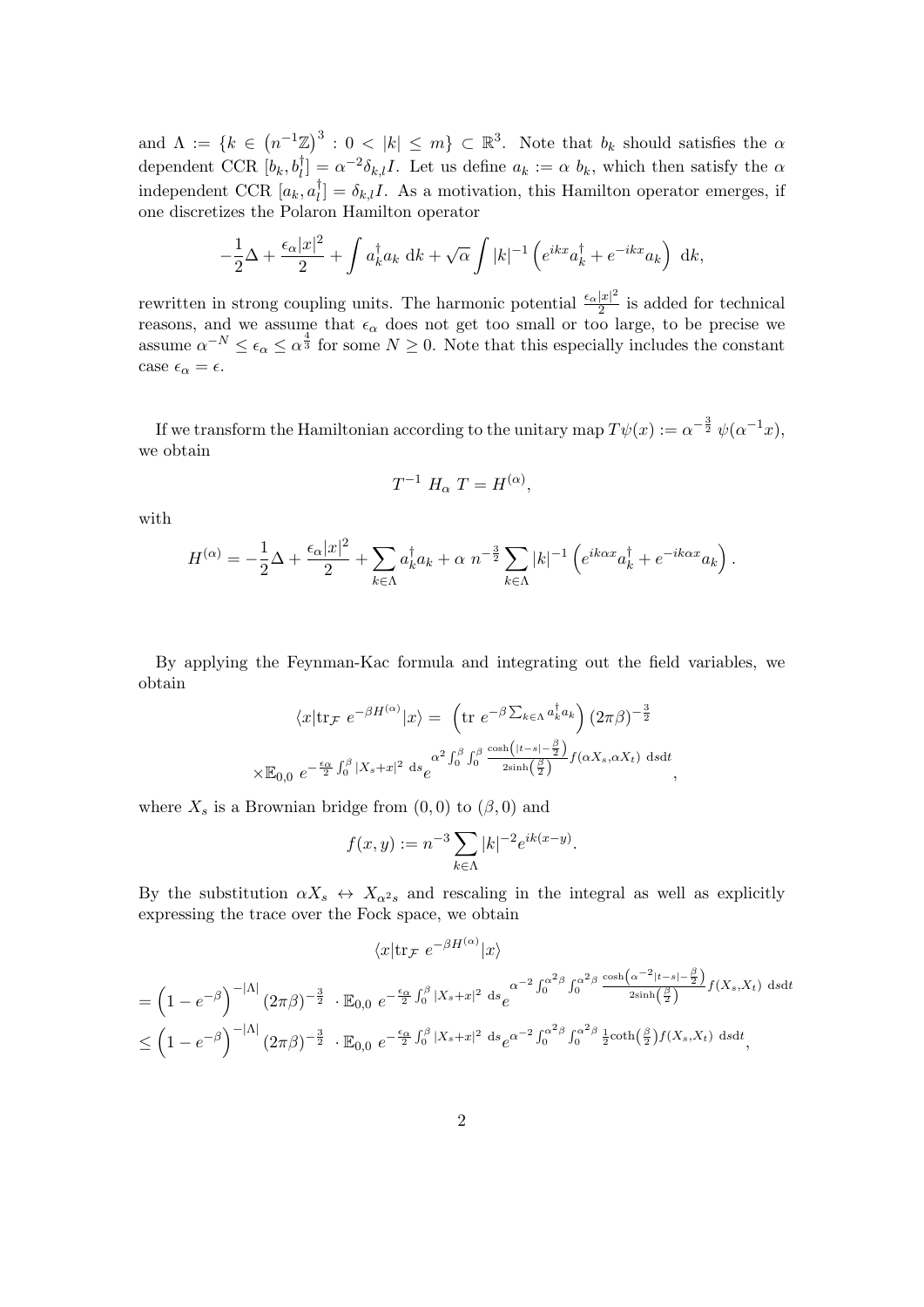where we used  $\cosh\left(|\tau|-\frac{\beta}{2}\right) \leq \cosh\left(\frac{\beta}{2}\right)$  $\frac{\beta}{2}$  in the last inequality. By applying Jensen's inequality to the probability measure  $\beta^{-1} \int_0^\beta$ . dx, the convex function  $x \mapsto e^{-\beta x}$  and the random variable  $s \mapsto \frac{\epsilon_{\alpha}}{2} |X_s + x|^2$ , we obtain  $e^{-\int_0^{\beta} \frac{\epsilon_{\alpha}}{2} |X_s + x|^2 ds} \leq \beta^{-1} \int_0^{\beta} e^{-\beta \frac{\epsilon_{\alpha}}{2} |X_s + x|^2 ds}$ . Therefore, integration over the  $x$  variable yields

$$
\int_{\mathbb{R}} e^{-\frac{\epsilon_{\alpha}}{2} \int_{0}^{\beta} |X_s + x|^2 ds} dx \leq \beta^{-1} \int_{0}^{\beta} \int_{\mathbb{R}} e^{-\beta \frac{\epsilon_{\alpha}}{2} |X_s + x|^2} dx ds = \int_{\mathbb{R}} e^{-\beta \frac{\epsilon_{\alpha}}{2} |x|^2} dx = \left(\frac{\epsilon_{\alpha} \beta}{2\pi}\right)^{-\frac{3}{2}}.
$$

With this at hand, we can estimate the trace of the semi-group by

$$
\begin{split} \text{tr } e^{-\beta H^{(\alpha)}} &\leq \left(1 - e^{-\beta}\right)^{-|\Lambda|} \left(\epsilon_{\alpha}\beta^2\right)^{-\frac{3}{2}} \cdot \mathbb{E}_{0,0} \ e^{\alpha^2 \frac{1}{2} \coth\left(\frac{\beta}{2}\right)\alpha^{-4} \int_0^{\beta\alpha^2} \int_0^{\beta\alpha^2} f(X_s, X_t) \ \text{d}s \text{d}t} \\ &= \left(1 - e^{-\beta}\right)^{-|\Lambda|} \left(\epsilon_{\alpha}\beta^2\right)^{-\frac{3}{2}} \cdot \mathbb{E}_{0,0} \ e^{\alpha^2 \beta F_{\beta} \left[\tau^{(\alpha^2\beta)}\right]}, \end{split}
$$

where  $\tau^{(T)} := T^{-1} \int_0^T \delta_{X_s} ds$  is the normalized occupation time of  $X_s$  and

$$
F_{\beta}[\mu] := \frac{\beta}{2} \coth\left(\frac{\beta}{2}\right) \int n^{-3} \sum_{k \in \Lambda} |k|^{-2} e^{ik(x-y)} \left(\mu \otimes \mu\right) (\mathrm{d}x, \mathrm{d}y).
$$

Consequently,

$$
e^{-\beta E_0(\alpha)} \le \text{tr } e^{-\beta H^{(\alpha)}} \le \left(1 - e^{-\beta}\right)^{-|\Lambda|} (\epsilon_\alpha \beta^2)^{-\frac{3}{2}} \mathbb{E}_{0,0} e^{\alpha^2 \beta F_\beta [\tau^{(\alpha^2 \beta)}]}.
$$

With the definition  $F_{pol}(\alpha, \beta) := -\beta^{-1} \log \mathbb{E}_{0,0} e^{\alpha^2 \beta F_\beta [\tau^{(\alpha^2 \beta)}]},$  we can write this as

$$
E_0(\alpha) \ge F_{\text{pol}}(\alpha, \beta) + |\Lambda|\beta^{-1} \log (1 - e^{-\beta}) + \frac{3}{2}\beta^{-1} \log (\epsilon_\alpha \beta^2).
$$

The main effort will be, to verify the following theorem:

**Theorem 0.1.** Let  $T_0 > 0$ . For  $\alpha^2 \beta \ge T_0$ , the free Polaron energy can be estimated by

$$
F_{\text{pol}}(\alpha, \beta) + \alpha^2 \gamma_p(\beta) \ge -C\beta^{-1} \log(\alpha^2 \beta) - C'\beta^{-1},
$$

where we define

$$
\gamma_p(\beta) := \sup_{\|\phi\|_{L^2} = 1} \left( \frac{\beta}{2} \coth\left(\frac{\beta}{2}\right) \int \int n^{-3} \sum_{k \in \Lambda} |k|^{-2} e^{ik(x-y)} |\phi(x)|^2 |\phi(y)|^2 dx dy - \int |\nabla \phi(x)|^2 dx \right)
$$

.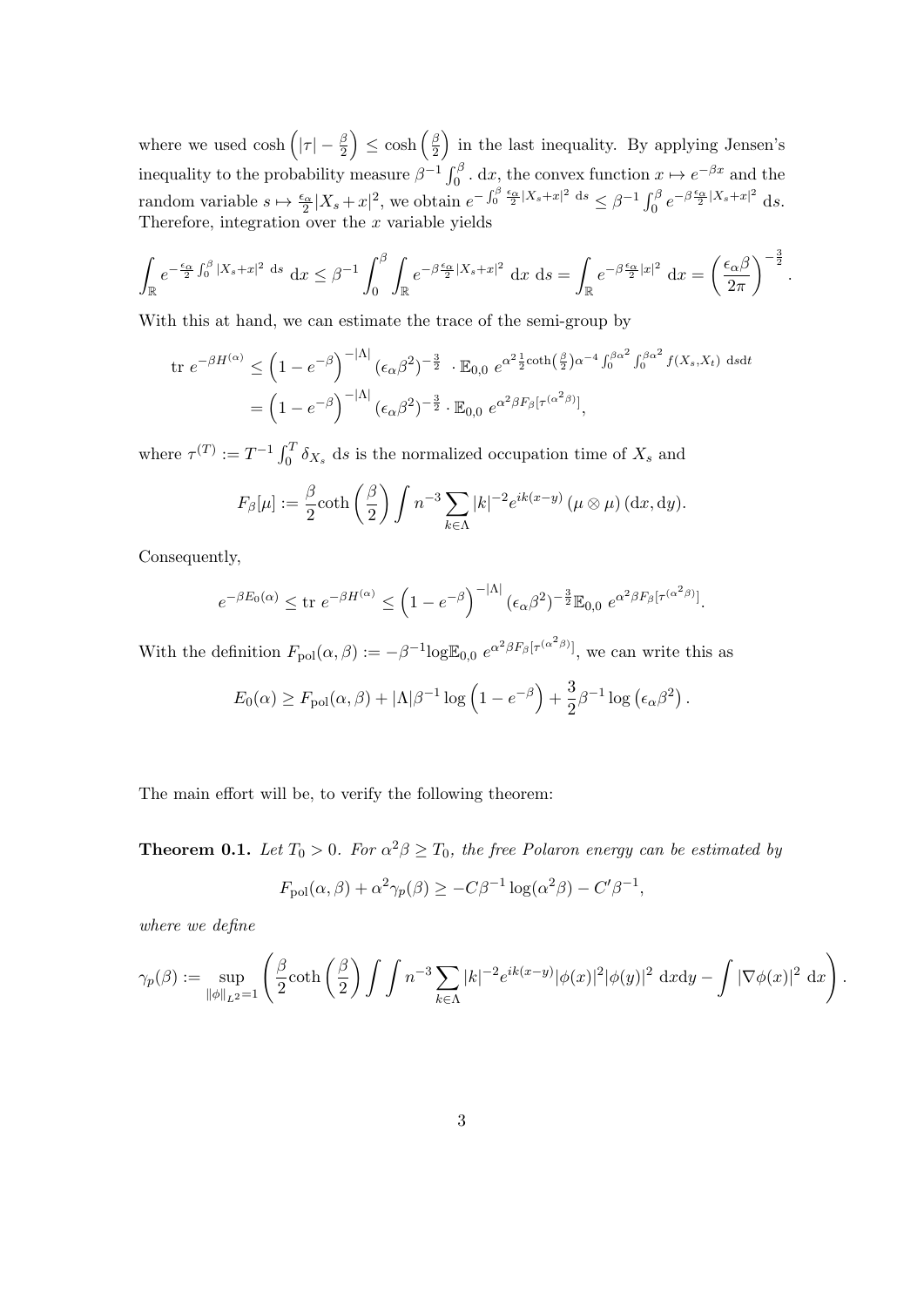Furthermore, we will show:

**Theorem 0.2.** There exists a constant C, such that for all  $\alpha > 0$ , we can estimate √

$$
E_0(\alpha) + \alpha^2 \gamma_p \le C \sqrt{\epsilon_\alpha}.
$$

From this, we can deduce the following corollary:

Corolary 0.3. (Estimate on the ground state energy)

Let  $\alpha^{-N} \leq \epsilon_{\alpha} \leq \alpha^{\frac{4}{3}} \log \alpha$  for some  $N \in \mathbb{N}$ . Then there exist an  $\alpha_0$  and constants A, B such that for all  $\alpha \geq \alpha_0$ 

$$
|E_0(\alpha) + \alpha^2 \gamma_p| \le C \alpha^{\frac{2}{3}} \log \alpha,
$$

where  $\gamma_p := \gamma_p(0)$ .

Proof. Using the theorem above, we obtain

$$
E_0(\alpha) + \alpha^2 \gamma_p
$$
  
\n
$$
\geq F_{\text{pol}}(\alpha, \beta) + \alpha^2 \gamma_p(\beta) + (\alpha^2 \gamma_p(1) - \alpha^2 \gamma_p(\beta)) + |\Lambda|\beta^{-1} \log (1 - e^{-\beta}) + \frac{3}{2}\beta^{-1} \log (\epsilon_\alpha \beta^2)
$$
  
\n
$$
\geq C_1 \beta^{-1} \log(\beta) - C_2 \beta^{-1} \log(\alpha \beta) - C_4 \beta^{-1} + \alpha^2 (\gamma_p(1) - \gamma_p(\beta)).
$$

Let the functional value of  $\phi$  be  $\epsilon$  close to  $\gamma_p(\beta)$ . Since f is bounded by some constant D and  $\|\phi\|_{L^2} = 1$ , we have for all  $\epsilon > 0$  (and therefore also for  $\epsilon = 0$ )

$$
\gamma_p(1) \ge \iint f(x, y) |\phi(x)|^2 |\phi(y)|^2 dx dy - \int |\nabla \phi(x)|^2 dx
$$
  
\n
$$
\ge \frac{\beta}{2} \coth\left(\frac{\beta}{2}\right) \iint f(x, y) |\phi(x)|^2 |\phi(y)|^2 dx dy - \int |\nabla \phi(x)|^2 dx - \left(\frac{\beta}{2} \coth\left(\frac{\beta}{2}\right) - 1\right) D
$$
  
\n
$$
= \gamma_p(\beta) - \epsilon - \left(\frac{\beta}{2} \coth\left(\frac{\beta}{2}\right) - 1\right) D_1.
$$

Note that  $\frac{\beta}{2} \coth \left( \frac{\beta}{2} \right)$  $\left(\frac{\beta}{2}\right) - 1 \le D_2 \beta^2$  for a large enough constant  $D_2$ . Hence,

$$
\gamma_p(1) \ge \gamma_p(\beta) - C_3 \beta^2.
$$

Together with  $\alpha^{-N} \leq \epsilon_{\alpha}$ , this leads to the inequality

$$
E_0(\alpha) + \alpha^2 \gamma_p \ge C_1 \beta^{-1} \log(\beta) - C_2 \beta^{-1} \log(\alpha \beta) - C_3 \alpha^2 \beta^2 - C_4 \beta^{-1}
$$

for all  $\alpha, \beta$ . With the choice  $\beta(\alpha) := \alpha^{-\frac{2}{3}}$  we obtain for all  $\alpha$  (note that still  $\alpha^2\beta \to \infty$ ) 2 2 2

$$
E_0(\alpha) + \alpha^2 \gamma_p \geq -C_1' \alpha^{\frac{2}{3}} \log(\alpha) - C_2' \alpha^{\frac{2}{3}} \log(\alpha) - C_3' \alpha^{\frac{2}{3}}.
$$

The upper bound follows immediately from Theorem 0.2 together with the assumption  $\epsilon_{\alpha} \leq \alpha^{\frac{4}{3}} \log \alpha.$  $\Box$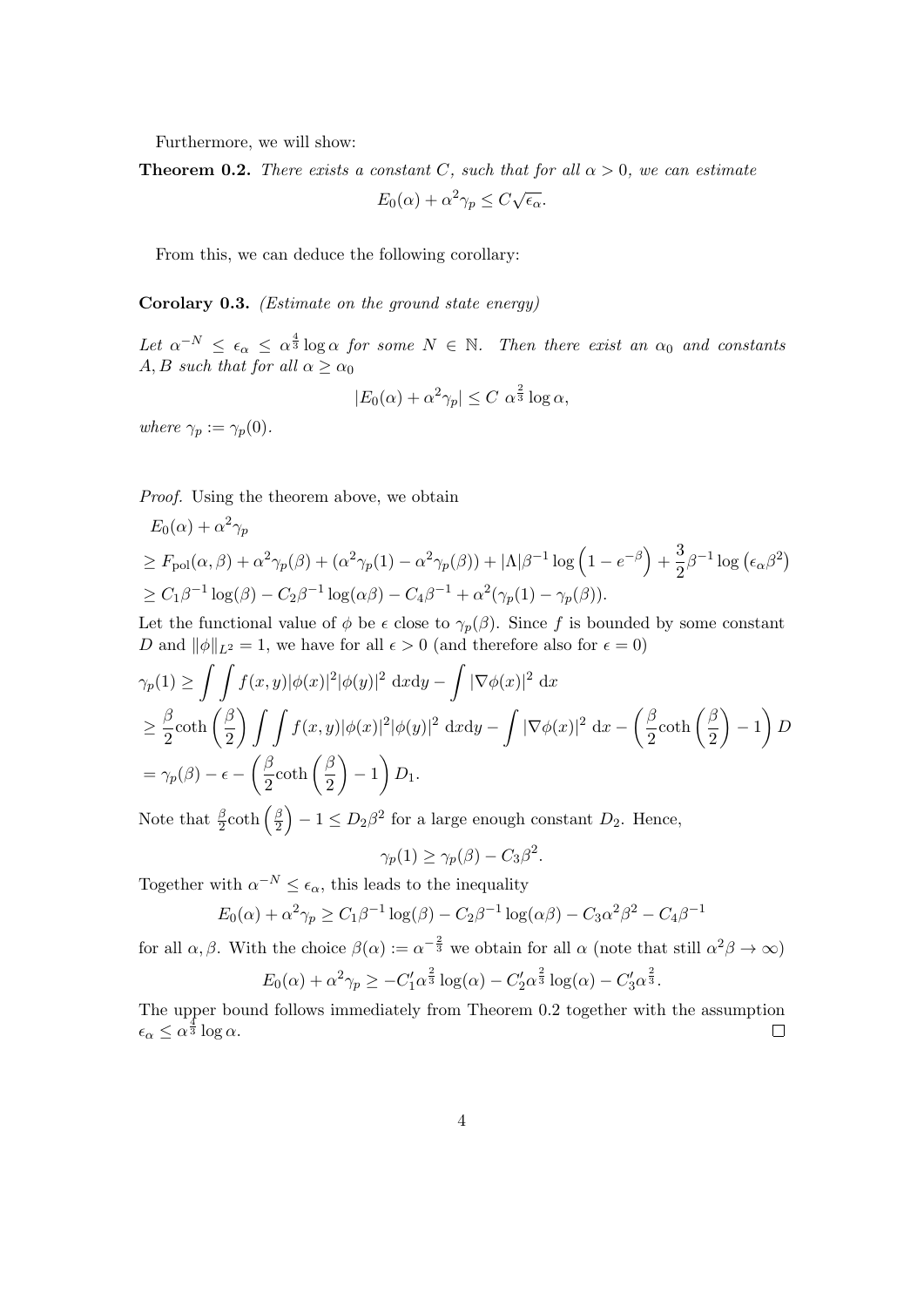### Reduction to a finite dimensional Problem

**Definition 0.4.** Let  $L \subset \Lambda$  such that  $\Lambda = L \dot{\cup} (-L)$ . Then we define the random vector  $V := (V_k)_{k \in \Lambda} : \mathcal{M}(\mathbb{R}^3) \to \mathbb{R}^\Lambda$  as

$$
V_k(\tau) := \begin{cases} \int \cos(k \cdot x) \ \tau(\mathrm{d}x), \ k \in L \\ \int \sin(k \cdot x) \ \tau(\mathrm{d}x), \ k \in -L. \end{cases}
$$

Furthermore, let  $f_\beta : \mathbb{R}^{\Lambda} \to \mathbb{R}$  bet defined as

$$
f_{\beta}(v) := \beta \coth\left(\frac{\beta}{2}\right) n^{-3} \sum_{k \in \Lambda} |k|^{-2} |v_k|^2.
$$

Note that we can write the random variable  $F_\beta$  as  $F_\beta = f_\beta \circ V$ . Therefore, we can reduce the original problem to a finite dimensional one. To make this precise, we will define a measure on a subset of  $\mathbb{R}^{\Lambda}$  and investigate the large deviations of the random variable  $f_\beta$  instead of  $F_\beta$ . For convenience, we will denote with  $A_{j,n}^\beta := f_\beta^{-1}$  $\int_{\beta}^{-1} \left( \left( \frac{j}{n} \right)$  $\frac{j}{n}, \infty)$ the upper level sets of  $f_\beta$ .

**Definition 0.5.** We define on  $\mathbb{R}^{\Lambda}$ , equipped with the Borel algebra, the probability measure  $\mathbb{P}_T := \text{Law}(V \circ \tau^{(T)})$ . Note that for a bounded and measurable function  $f : \mathbb{R}^{\Lambda} \to \mathbb{R}$ 

$$
\int f \, d\mathbb{P}_T = \mathbb{E}_{0,0} \, f\left(V \circ \tau^{(T)}\right).
$$

Especially,

$$
\mathbb{E}_{0,0} e^{\alpha^2 \beta F_\beta[\tau^{(\alpha^2 \beta)}]} = \int e^{\alpha^2 \beta f_\beta} d\mathbb{P}_{\alpha^2 \beta}.
$$

We have seen in the introduction that the Dirichlet form  $\mathcal{E}[\phi] := \int |\nabla \phi|^2 dx$  plays and important role. By identifying a function  $\phi$  with the measure  $d\mu = \phi^2 dx$  we can lift the Dirichlet form to a functional defined on the space  $\mathcal{M}(\mathbb{R}^3)$ . This form is then usually called the Fisher information. Furthermore, we use the random vector  $V$  to transport this definition to  $\mathbb{R}^{\Lambda}$ .

**Definition 0.6.** We define the functional  $I_{\text{Fisher}} : \mathcal{M}(\mathbb{R}^3) \to \mathbb{R} \cup \{+\infty\}$  as

$$
I_{\text{Fisher}}[\tau] := \begin{cases} \int |\nabla \phi|^2 \, \mathrm{d}x, \ \mathrm{d}\tau = \phi^2 \mathrm{d}x \ \text{with } \phi \ge 0\\ +\infty, \ \text{otherwise.} \end{cases}
$$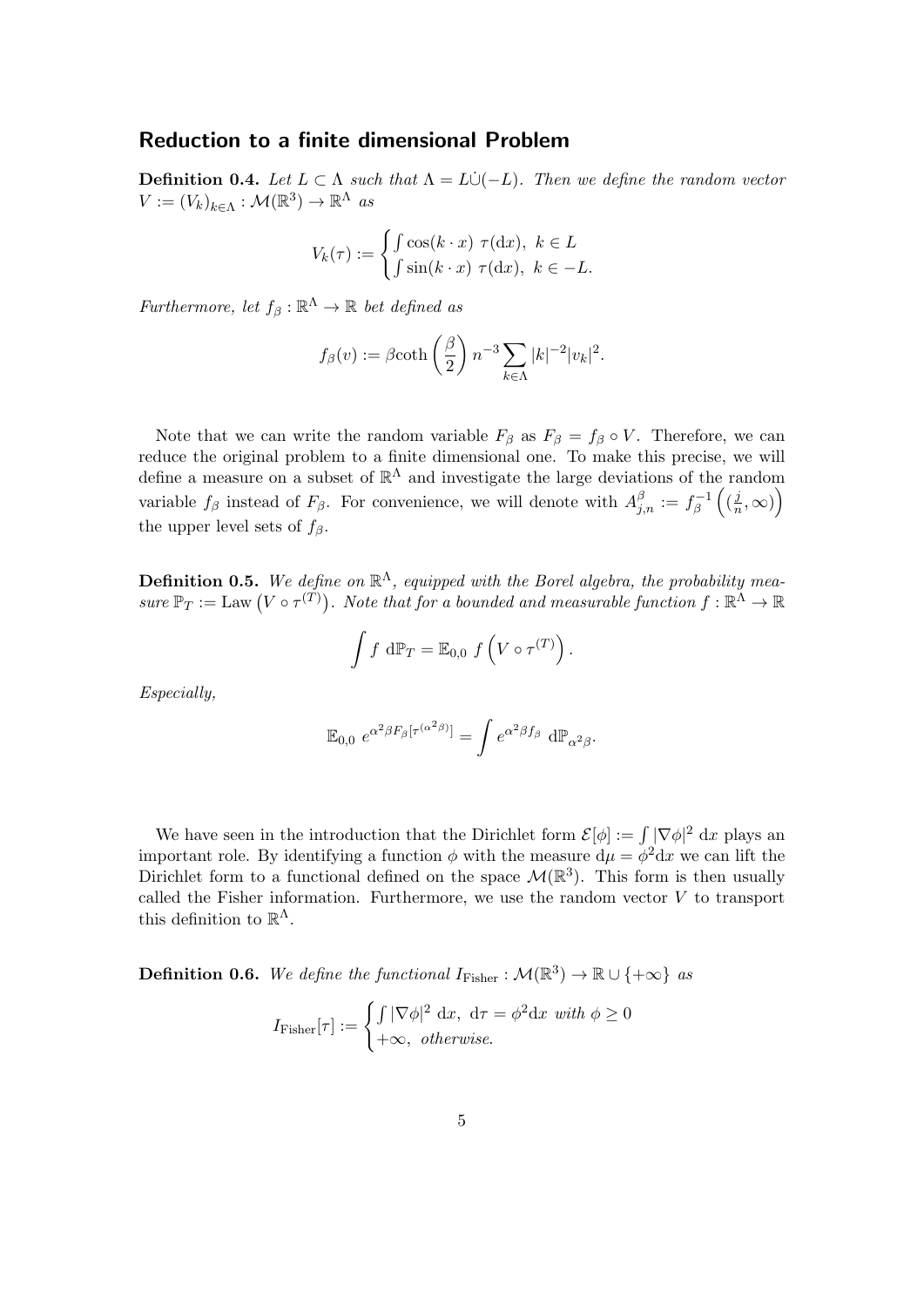With this at hand, we define  $I : \mathbb{R}^{\Lambda} \to \mathbb{R} \cup \{+\infty\}$  by the formula

$$
I[v] := \inf_{\tau: V(\tau) = v} I_{\text{Fisher}}[\tau].
$$

Furthermore, let us denote with  $\Omega := [I \lt +\infty]$  the set where I is finite and with  $G := I^*$ the convex conjugate of  $I$ , *i.e.* 

$$
G(a) := \sup_{v \in \mathbb{R}^{\Lambda}} (a \cdot v - I[v]).
$$

**Lemma 0.7.** Let  $f : \mathbb{R}^{\Lambda} \to \mathbb{R}$ . Then we have the identity

$$
\sup_{\tau \in \mathcal{M}(\mathbb{R}^3)} \Big( f(V(\tau)) - I_{\text{Fisher}}[\tau] \Big) = \sup_{v \in \mathbb{R}^3} \Big( f(v) - I[v] \Big).
$$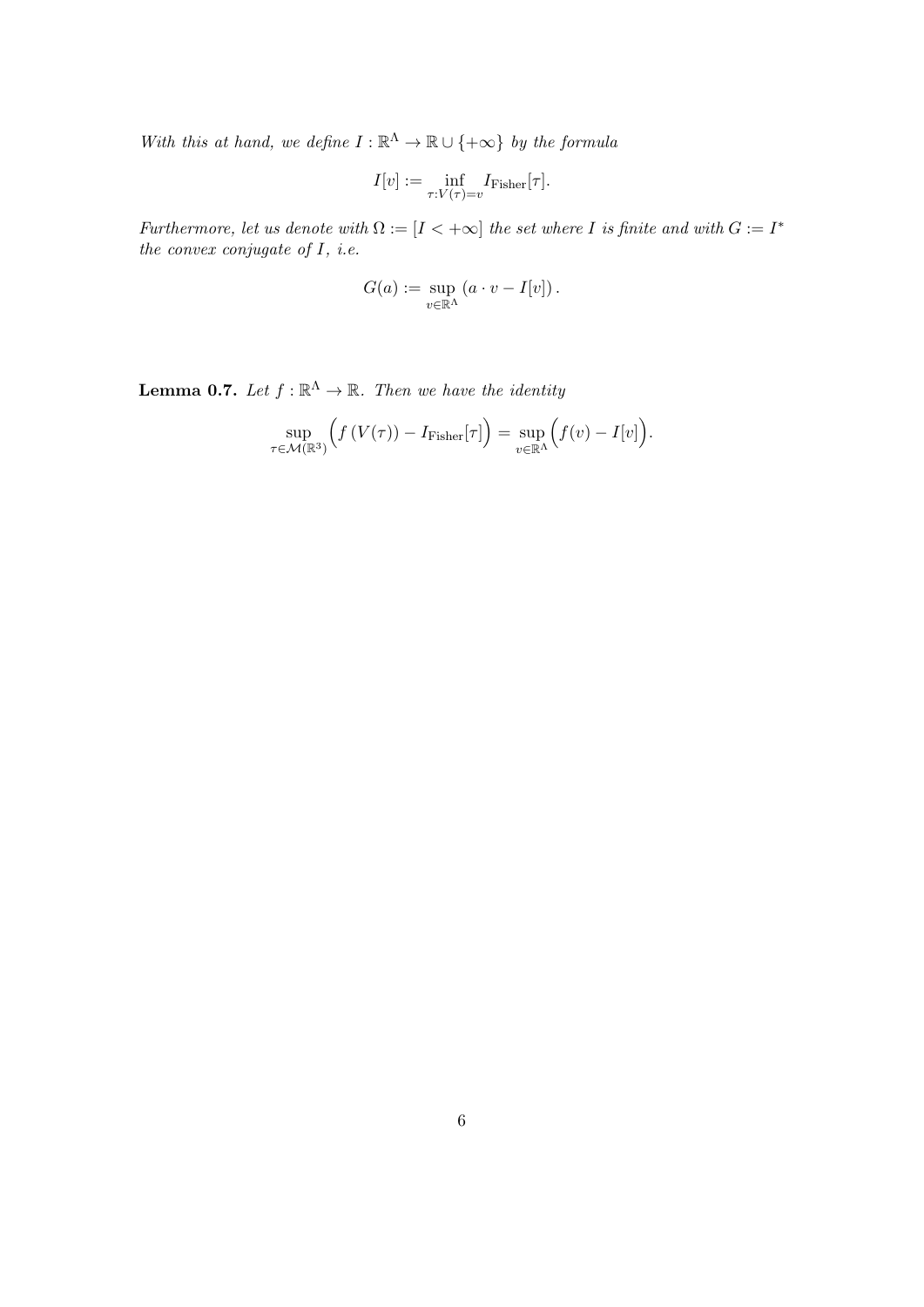### Lower Bound on the Ground State Energy

The following three theorems are the milestones in proving Theorem 0.1. We follow the strategy of [4], with the difference that we try to obtain a more quantitative version of the asymptotic results. The proof of each of the theorems is dependent on the statement of the subsequent one. The proofs will also involve crucial lemmas from the last section. In the first theorem we will get our input information on the measure  $\mathbb{P}_T$  by applying Feynman-Kac, which will yield us a Laplace principle for linear functions. From this we deduce the next theorem, which is a quantitative version of a Large Deviation result for the occupation time measure  $\mathbb{P}_T$ , see also [2]. This can then be used to prove the last theorem by a modified version of the Varadhan Lemma (see [5] Theorem 27.10), which is a gain a Laplace principle, but this time for the functional  $f_\beta$  in which we are actually interested.

**Theorem 0.8.** Let  $T_0 > 0$ . Then for all  $a \in \mathbb{R}^{\Lambda}$  and  $T \geq T_0$ , we have the estimate

$$
\log \int e^{T(a \cdot v)} \mathbb{P}_T(\mathrm{d}v) - T \ G(a) \le \frac{3}{2} \log T + c_1 |a|.
$$

**Theorem 0.9.** Recall the definition  $A_{j,n}^{\beta} := f_{\beta}^{-1}$  $\int_{\beta}^{1-1} \left( \left( \frac{j}{n} \right)$  $(\frac{j}{n}, \infty)$ . Then, for all  $M > 0$ ,  $\beta \leq \beta_0$ ,  $T \geq T_0$  and all j, n such that inf  $v \in A^{\beta}_{j,n}$  $I[v] \leq M$ , we have the uniform estimate

$$
\log \mathbb{P}_T \left( A_{j+1,n}^\beta \right) + T \inf_{v \in A_{j,n}^\beta} I[v] \le c_2 \log(T) + c_3 \log(n) + c_4.
$$

**Theorem 0.10.** For all  $\beta \leq \beta_0$  and  $T \geq T_0$ , we can estimate the integral

$$
\log \int e^{Tf_\beta} d\mathbb{P}_T - T \sup_{v \in \mathbb{R}^\Lambda} (f_\beta(v) - I[v]) \le c_5 \log(T) + c_6.
$$

Proof. (Theorem 0.8) For  $a \in \mathbb{R}^{\Lambda}$  let us define the potential

$$
h(x) := \sum_{k \in L} a_k \cos(k \cdot x) + \sum_{k \in -L} a_k \sin(k \cdot x).
$$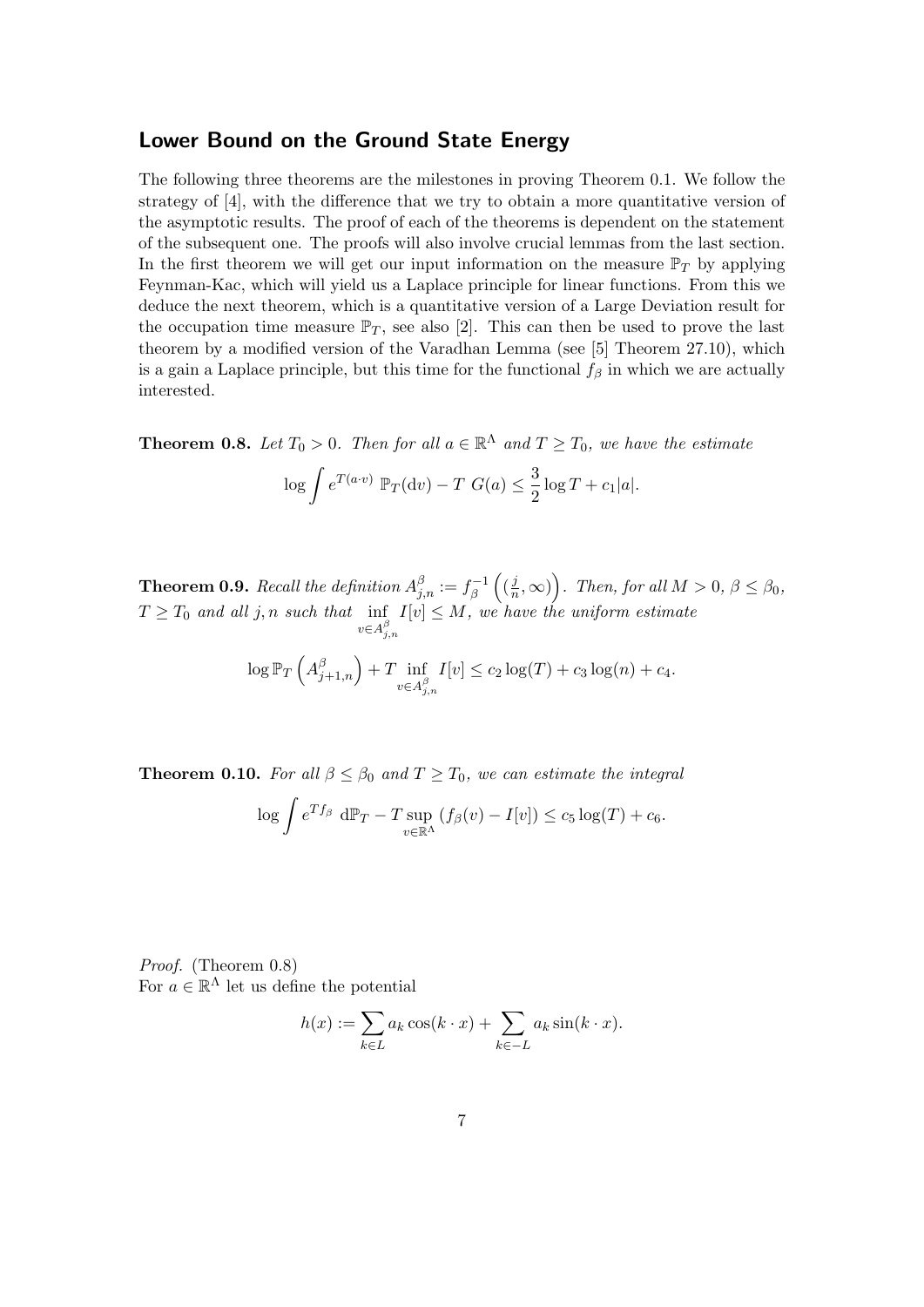Applying Feynman-Kac yields

$$
\langle 0|e^{-T(-\Delta-h)}|0\rangle = (2\pi T)^{-\frac{3}{2}}\mathbb{E}_{0,0}e^{\int_0^T h(X_s) ds} = (2\pi T)^{-\frac{3}{2}}\mathbb{E}_{0,0}e^{T a \cdot V(\tau^{(T)})}
$$

$$
= (2\pi T)^{-\frac{3}{2}} \int e^{T a \cdot v} \mathbb{P}_T(\mathrm{d}v).
$$

Let us define the modified potential  $\tilde{h} := h - G(a)$ . Since

$$
G(a) = \sup_{v \in \mathbb{R}^{\Lambda}} (a \cdot v - I[v]) = \sup_{\tau \in \mathcal{M}(\mathbb{R}^3)} \left( \int h \, d\tau - I_{\text{Fisher}}[\tau] \right) = \sup_{\|\phi\|_{L^2} = 1} \left( \int h|\phi|^2 dx - \mathcal{E}[\phi] \right)
$$

is the negative of the ground state energy corresponding to  $-\Delta - h$ , we obtain that the operator  $-\Delta - \tilde{h}$  is positive. Hence, we have for  $T \geq T_0$ 

$$
\langle 0|e^{-T(-\Delta-h)}|0\rangle = e^{TG(a)} \langle 0|e^{-T(-\Delta-\tilde{h})}|0\rangle \le e^{TG(a)} \langle 0|e^{-T_0(-\Delta-\tilde{h})}|0\rangle
$$
  
=  $e^{TG(a)}(2\pi T_0)^{-\frac{3}{2}}\mathbb{E}_{0,0}e^{\int_0^{T_0}\tilde{h}(X_s) ds} \le e^{TG(a)}(2\pi T_0)^{-\frac{3}{2}}e^{2T_0||h||}.$ 

Using  $||h||_{\infty} \leq c_1' |a|$ , we obtain

$$
\log \int e^{T a \cdot v} \, \mathbb{P}_T(\mathrm{d}v) \le TG(a) + \frac{3}{2} \log T + c_1 T_0 |a| - \frac{3}{2} \log \left(2\pi T_0\right).
$$

Proof. (Theorem 0.9)

Let us define the half spaces  $H_a := \{v : a \cdot v \leq G(a) + s\}$ . Then it is clear that,

$$
[I \leq s] = \bigcap_{a \in \mathbb{R}^{\Lambda}} H_a.
$$

For  $s := \inf$  $v \in A^{\beta}_{j,n}$ I[v], let  $a_1, ..., a_p$  be as in Lemma 0.21. Then we know that  $A_{j+1,n}^{\beta} = [f_{\beta} >$ x | with  $x := \frac{j+1}{n}$  $\frac{+1}{n}$  and  $[I \leq s]$  are separated by the intersection of  $p \leq C n^{2|\Lambda|}$  half spaces  $\bigcap_{i=1}^p H_i$  with  $H_i := H_{a_i}$ . Consequently,

$$
\mathbb{P}_T(A_{j+1,n}^{\beta}) \le \sum_{i=1}^p \mathbb{P}_T(H_i^c) \le \sum_{i=1}^p \int e^{T(a_i \cdot v - G(a_i) - s)} \mathbb{P}_T(\mathrm{d}v)
$$
  

$$
\le p e^{-Ts} \sup_i e^{-TG(a_i)} \int e^{Ta_i \cdot v} \mathbb{P}_T(\mathrm{d}v).
$$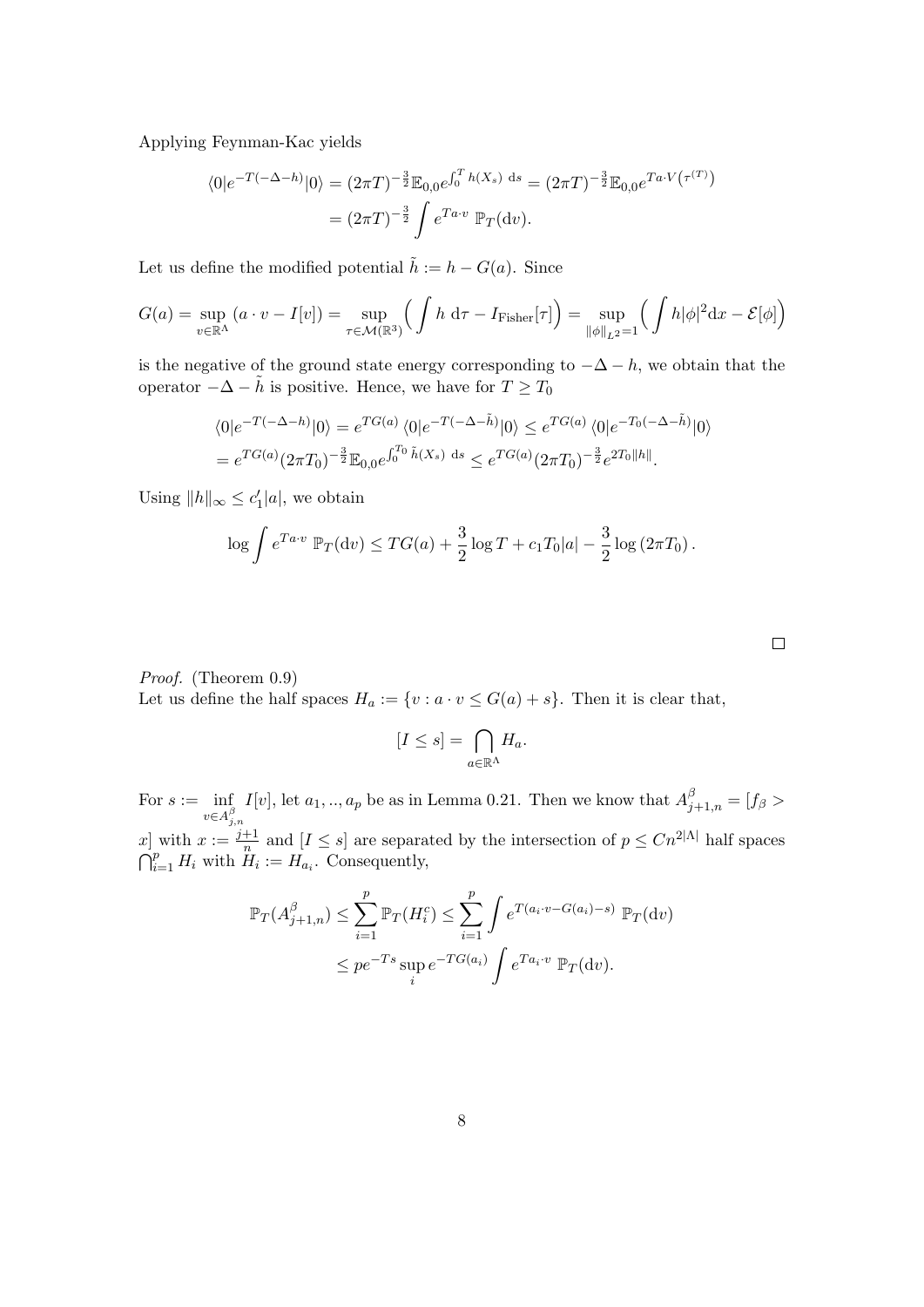

Therefore we obtain, using Theorem 0.8

$$
\log \mathbb{P}_T(A_{j+1,n}^{\beta}) \le -Ts + \log(p) + \sup_i \left( -TG(a_i) + TG(a_i) + \frac{3}{2}\log T + c_1|a_i| \right)
$$
  

$$
\le -Ts + 2|\Lambda|\log(n) + \frac{3}{2}\log T + c_1C_M.
$$

Proof. (Theorem 0.10)

Let us define  $M_0 := ||f_1||_{\infty} - \gamma_p(0)$  and  $j_\beta(n)$  as the smallest index such that

$$
\inf_{v \in A^{\beta}_{j_{\beta}(n),n}} I[v] \geq M_0.
$$

By Lemma 0.22, we know that there exists a  $M < \infty$ , such that

$$
\inf_{v \in A^{\beta}_{j,n}} I[v] \leq M
$$

for all  $j \leq j_{\beta}(n) + 1$ . Let us now define a partition of the measure space, given by  $B_j := A_{j,n}^{\beta} \setminus A_{j+1,n}^{\beta}$  for  $j \leq j_{\beta}(n)$  and  $B_{j_{\beta}(n)+1} := A_j^{\beta}$  $\int_{\beta(n)+1,n}^{\beta}$ . Then we obtain

$$
\int e^{Tf_{\beta}} d\mathbb{P}_{T} \leq \sum_{j=0}^{j_{\beta}(n)+1} \int_{B_{j}} e^{Tf_{\beta}} d\mathbb{P}_{T} \leq \sum_{j=0}^{j_{\beta}(n)} e^{T\frac{j+1}{n}} \mathbb{P}_{T}(A^{\beta}_{j,n}) + e^{T||f||_{\infty}} \mathbb{P}_{T}(A^{\beta}_{j_{\beta}(n)+1,n})
$$
  

$$
\leq n||f_{\beta}||_{\infty} \sup_{j \leq j_{\beta}(n)} e^{T\frac{j+1}{n}} \mathbb{P}_{T}(A^{\beta}_{j,n}) + e^{T||f_{\beta}||_{\infty}} \mathbb{P}_{T}(A^{\beta}_{j_{\beta}(n)+1,n}).
$$

By applying Theorem 0.9, we can estimate both terms. We start by estimating the logarithm of the second one

$$
\log \left( e^{T \| f_{\beta} \|_{\infty}} \mathbb{P}_T(A_{j_{\beta}(n)+1,n}^{\beta}) \right) \le T \| f_{\beta} \|_{\infty} - T \inf_{v \in A_{j_{\beta}(n),n}^{\beta}} I[v] + c_2 \log(T) + c_3 \log(n) + c_4
$$
  

$$
\le T (\| f_{\beta} \|_{\infty} - M) + c_2 \log(T) + c_3 \log(n) + c_4.
$$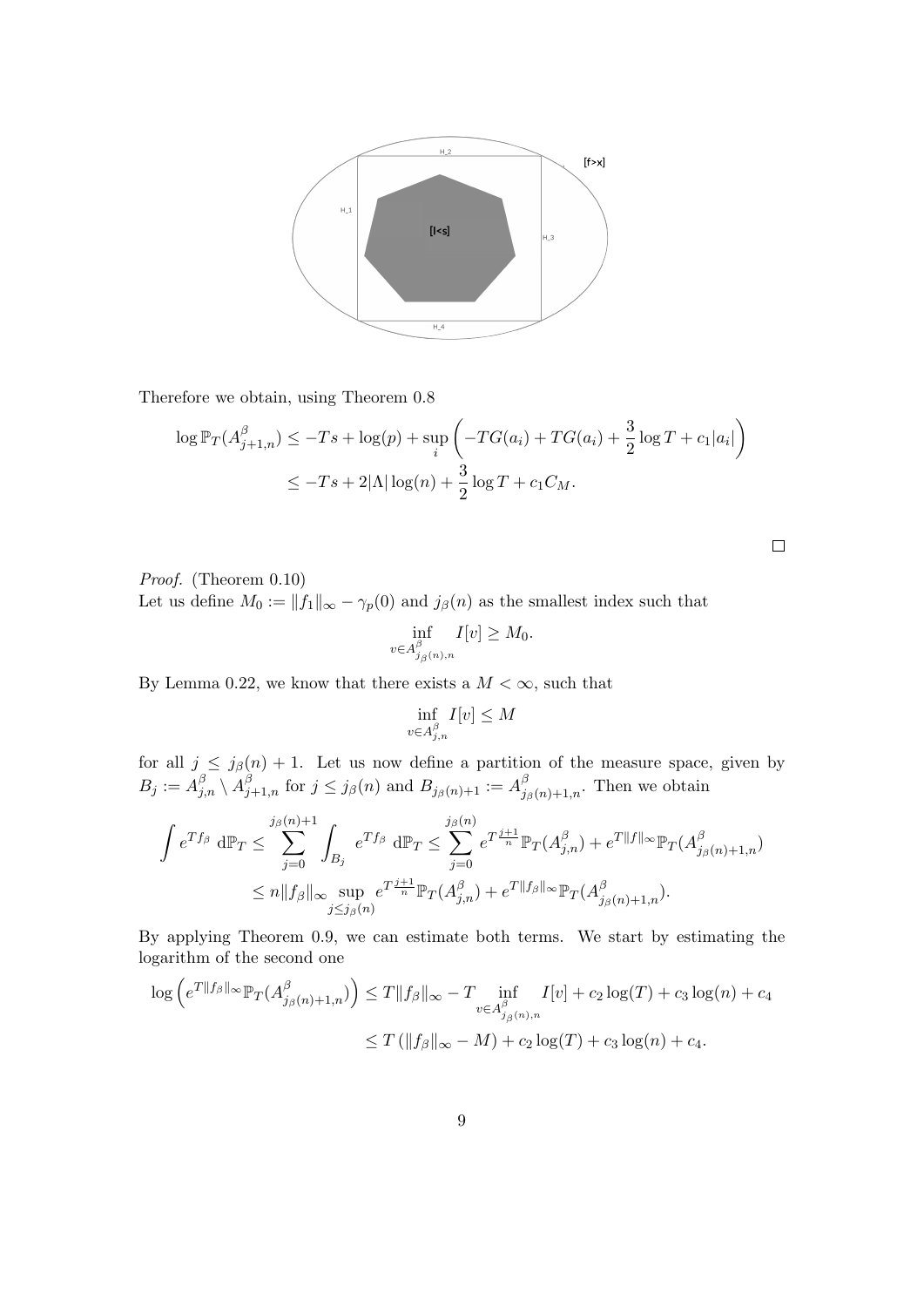We can compare  $\gamma_p(0) \leq \gamma_p(\beta)$  and for  $\beta \leq 1$  also  $||f_\beta||_\infty \leq ||f_1||_\infty$ . Consequently,

$$
\log \left( e^{T||f_{\beta}||_{\infty}} \mathbb{P}_T(A^{\beta}_{j_{\beta}(n)+1,n}) \right) \leq T\gamma_p(\beta) + c_2 \log(T) + c_3 \log(n) + c_4.
$$

For the other term, we have

$$
\log \left( n \|f_{\beta}\|_{\infty} \sup_{j \leq j_{\beta}(n)} e^{T \frac{j+1}{n} \mathbb{P}_{T}(A_{j,n}^{\beta})} \right)
$$
\n
$$
\leq \log(n \|f_{\beta}\|_{\infty}) + T \sup_{j \leq j_{\beta}(n)} \left( \frac{j+1}{n} - \inf_{v \in A_{j-1,n}^{\beta}} I[v] \right) + c_{2} \log(T) + c_{3} \log(n) + c_{4}
$$
\n
$$
\leq T \sup_{j \leq j_{\beta}(n)} \sup_{v \in A_{j-1,n}^{\beta}} (f_{\beta}(v) - I[v]) + \frac{2T}{n} + c_{2}' \log(T) + c_{3}' \log(n) + c_{4}'
$$
\n
$$
\leq T\gamma_{p}(\beta) + \frac{2T}{n} + c_{2}' \log(T) + c_{3}' \log(n) + c_{4}'.
$$

Using the inequality  $\log(A + B) \leq \log(2) + \max\{\log(A), \log(B)\}\)$  leads to

$$
\log \int e^{Tf_{\beta}} d\mathbb{P}_{T} \le T\gamma_{p}(\beta) + \frac{2T}{n} + c_{2}'' \log(T) + c_{3}'' \log(n) + c_{4}''.
$$

With the choice  $n := T$ , the statement of the Theorem follows.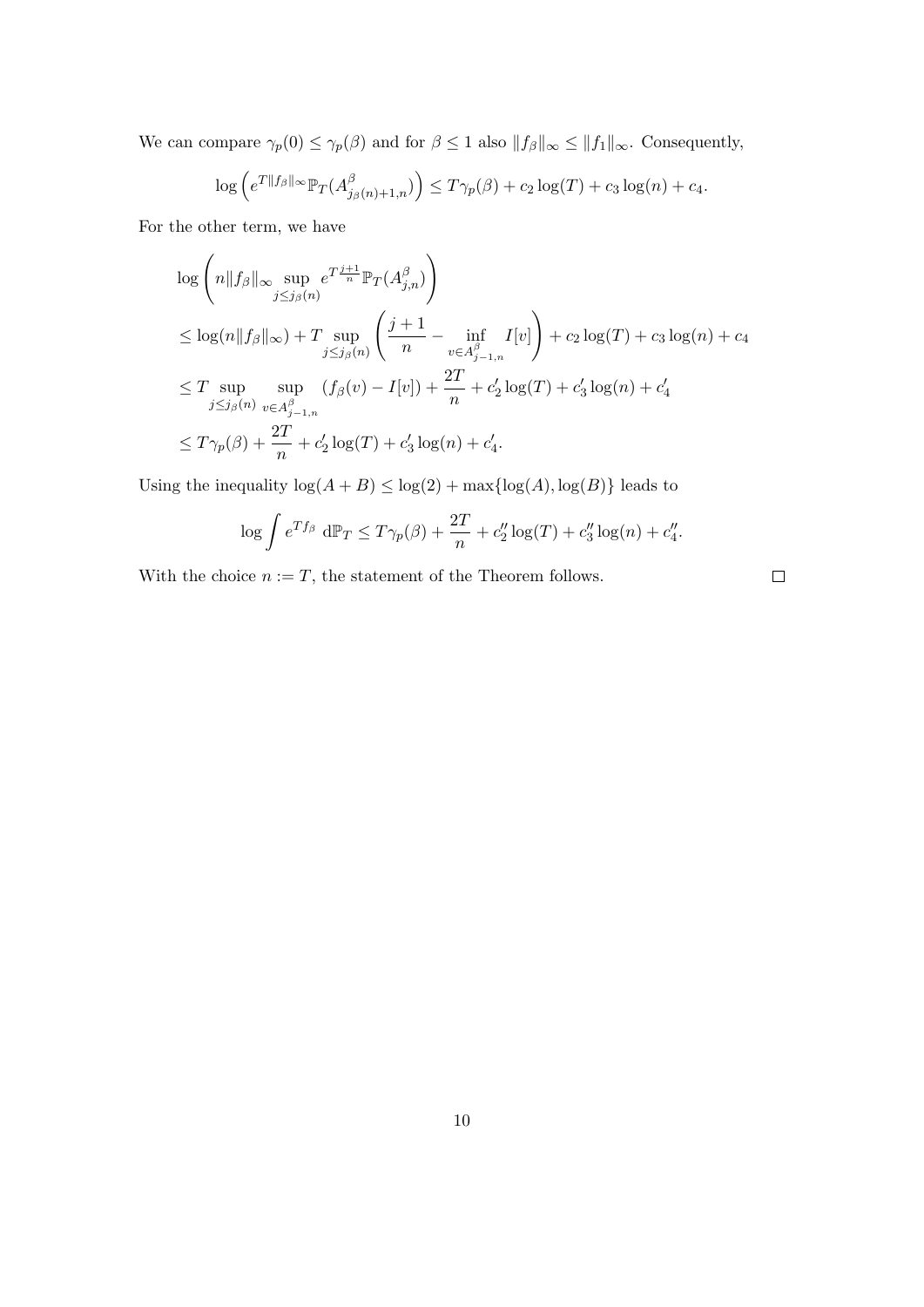# Auxiliary Tools

**Lemma 0.11.** The functional  $I : \mathbb{R}^{\Lambda} \to \mathbb{R} \cup \{\infty\}$  is convex.

*Proof.* First, we verify that the Fisher information  $I_{\text{Fisher}}$  is convex. To do so, let  $\tau$  be an arbitrary measure with a smooth density function, i.e. a measure which can be written as  $d\tau = f dx$ . Then we can compute

$$
I_{\text{Fisher}}[\tau] = \int |\nabla \sqrt{f}|^2 \, \mathrm{d}x = \int |\nabla \sqrt{f}|^2 \, \mathrm{d}x = \int \frac{|\nabla f|^2}{f} \, \mathrm{d}x.
$$

Since the function  $\phi(x,y) := \frac{|x|^2}{|y|}$  $\frac{|x|^2}{y}$  is a convex function defined on  $\mathbb{R}^3 \times \mathbb{R}^+$ , we obtain that  $I_{\text{Fisher}}[\tau] = \int \phi(\nabla f, f) \, dx$  is a convex functional.

To verify that I is convex as well, let us consider a convex combination  $v = t_1v_1 + t_2v_2 \in$  $\mathbb{R}^{\Lambda}$ . It is clear that every measure τ which can be written as  $\tau = t_1 \tau_1 + t_2 \tau_2$  with  $V(\tau_i) = v_i$ , satisfies  $V(\tau) = v$ . Consequently,

$$
I[v] = \inf_{\tau:V(\tau)=v} I_{\text{Fisher}}[\tau] \le \inf_{\tau_1,\tau_2:V(\tau_i)=v_i} I_{\text{Fisher}}[t_1\tau_1+t_2\tau_2]
$$
  
\n
$$
\le \inf_{\tau_1,\tau_2:V(\tau_i)=v_i} (t_1I_{\text{Fisher}}[\tau_1]+t_2I_{\text{Fisher}}[\tau_2])
$$
  
\n
$$
= t_1 \inf_{\tau_1:V(\tau_1)=v_1} I_{\text{Fisher}}[\tau_1]+t_2 \inf_{\tau_1:V(\tau_1)=v_1} I_{\text{Fisher}}[\tau_2]
$$
  
\n
$$
= t_1I[v_1]+t_2I[v_2].
$$

Definition 0.12. In the following, let us denote

$$
\mathcal{E}[\phi] := \int |\nabla \phi|^2.
$$

Lemma 0.13. (IMS localization formula) For all  $\delta$ ,  $\epsilon$  with  $0 < \delta < \epsilon$ , we can find  $C^{\infty}$  functions  $0 \leq \chi_1, \chi_2 \leq 1$ , such that  $\chi_1(x) = 1$ for all  $x \in [h > ||h||_{\infty} - \delta]$ ,  $\chi_1(x) = 0$  for all  $x \in [h \le ||h||_{\infty} - \epsilon]$  and

$$
\chi_1^2 + \chi_2^2 = 1.
$$

Furthermore, we have for all  $\phi \in L^2$ 

$$
\mathcal{E}[\phi] = \mathcal{E}[\chi_1 \phi] + \mathcal{E}[\chi_2 \phi] - \int \left( |\nabla \chi_1|^2 + |\nabla \chi_2|^2| \right) \phi^2.
$$

Proof. The second part of the lemma follows simply by computations, therefore let us only prove the first part. Since  $X_1 := [h \le ||h||_{\infty} - \epsilon]$  is a closed set which is disjoint to the closed set  $X_2 := [h \ge ||h||_{\infty} - \delta]$ , we can find a  $r > 0$  such that even  $X_1 + B_{2r}(0)$  is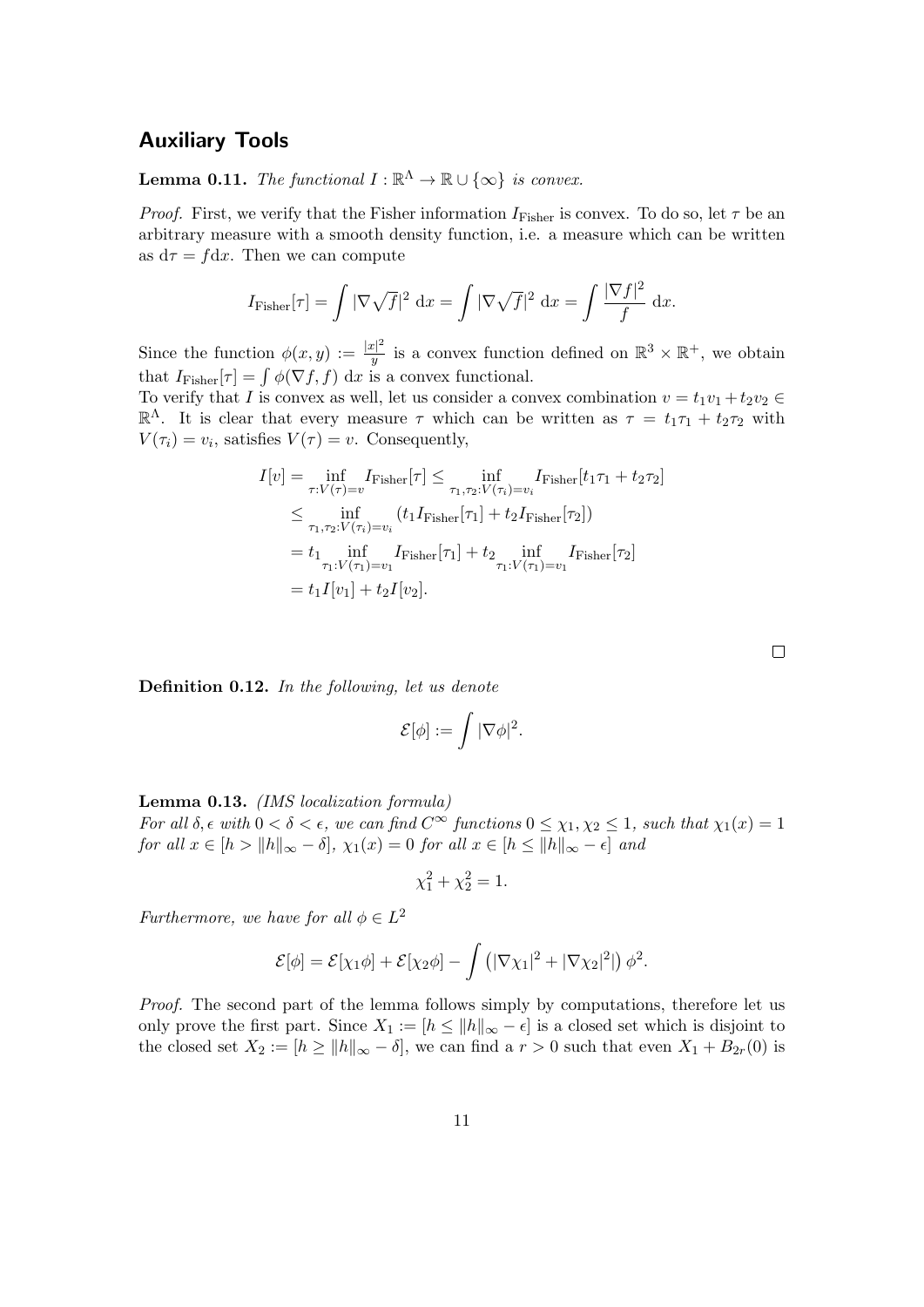disjoint to  $X_2 + B_{2r}(0)$ . Note that we have to use the periodicity of h at this point, since we cannot assume that  $X_1, X_2$  are compact sets. Let us define  $f_i$  as the characteristic function of the set  $(X_i + B_r(0))^c$  and  $g_i := \phi * f_i$ , where  $\phi$  is a mollifier with support contained in  $B_r(0)$ . It is clear that  $g_i|_{X_i} = 0$  as well as  $g_i(x) = 1$  for  $x \in (X_i + B_{2r}(0))^c$ . Since  $X_1 + B_{2r}(0)$  is disjoint to  $X_2 + B_{2r}(0)$ , we know that either  $x \in (X_1 + B_{2r}(0))^2$  or  $x \in (X_2 + B_{2r}(0))^2$ . Therefore,

$$
g_1^2 + g_2^2 \ge 1.
$$

Consequently, the functions  $\chi_i := (g_1^2 + g_2^2)^{-\frac{1}{2}} g_i$  are  $C^{\infty}$  and satisfy  $0 \leq \chi_i \leq 1$  as well as

$$
\chi_1^2 + \chi_2^2 = 1.
$$

It is immediately clear that  $\chi_1|_{X_1} = 0$ . Finally, an element x in  $|h|_{\infty} - \delta|$  is especially an element in  $X_2$ . Therefore, we know that  $g_2(x) = 0$  and consequently

$$
\chi_1(x) = (g_1(x)^2)^{-\frac{1}{2}} g_1(x) = 1.
$$

Lemma 0.14. (IMS localization formula-infinite version)

Recall the definition  $\Lambda := \{k \in (n^{-1}\mathbb{Z})^3 : 0 < |k| \leq m\}$ . We define  $G := [0, 2\pi n]^3$  as the smallest unit of periodicity, concerning the functions  $e^{ik\cdot x}$  with  $k \in \Lambda$ . Furthermore, we denote  $G_\ell := G + (2\pi n)\ell$  for  $\ell \in \mathbb{Z}^3$ . Then, there exist functions  $(\chi_\ell)_{\ell \in \mathbb{Z}^3}$  such that  $0 \leq \chi_{\ell} \leq 1$ ,  $\chi_{\ell}|_{G_{\ell}} = 1$ ,  $\chi_{\ell}|_{G_{\ell'}} = 0$  for all  $|\ell - \ell'| > 1$  and

$$
\sum_{\ell} \chi_{\ell}^2 = 1.
$$

Furthermore, there exists a constant C, such that we have for all  $\phi \in L^2$ 

$$
\mathcal{E}[\phi] \ge \sum_{\ell} \mathcal{E}[\chi_{\ell} \phi] - C \int \phi^2.
$$

*Proof.* Let  $0 \le g \le 1$  be a  $C^{\infty}$  function, which satisfies  $g|_G = 1$  and  $g|_{G_{\ell}} = 0$  for all  $|\ell| > 1$ . We define  $g_{\ell}(x) := g_{\ell}(x - \ell)$ . It is clear, that for all  $x \in \mathbb{R}^3$ , there exist at most six indices  $\ell_1, ..., \ell_6$  such that  $g_\ell(x) \neq 0$ . Therefore,  $0 \le \sum_{\ell} g_{\ell}^2 \le 6$  and this sum is a  $C^{\infty}$ function as well, since for all compact subsets only a finite number of indices yield a non zero contribution. It is easy to check, that the functions

$$
\chi_\ell := \left(\sum_{\ell'} g_{\ell'}^2\right)^{-\frac{1}{2}} g_\ell
$$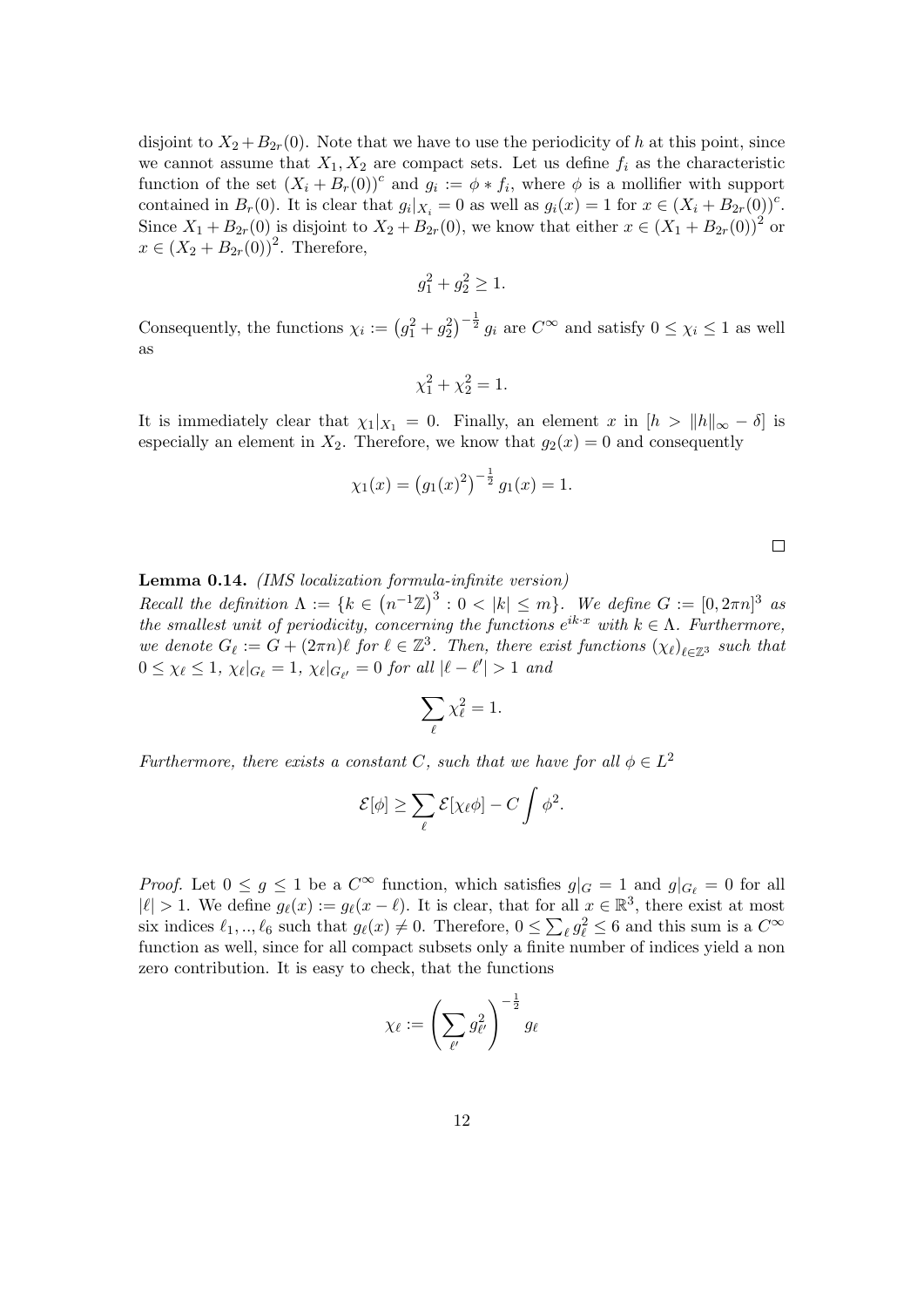have the right properties. For the last inequality of the lemma, note that for all  $x \in \mathbb{R}^3$ only six indices  $\ell_1, ..., \ell_6$  satisfy  $|\nabla \chi_\ell| \neq 0$  and since the different functions are translations of each other, we have the uniform bound  $|\nabla \chi_{\ell}| \leq C'$  for some C'. If we define  $C := 6C'$ we obtain

$$
\mathcal{E}[\phi] \geq \sum_{\ell} \mathcal{E}[\chi_{\ell}\phi] - \int \left(\sum_{\ell} |\nabla \chi_{\ell}|^2\right) \phi^2 \geq \sum_{\ell} \mathcal{E}[\chi_{\ell}\phi] - C \int \phi^2.
$$

**Lemma 0.15.** For a non zero  $a \in \mathbb{R}^{\Lambda}$ , let us define the function  $h : \mathbb{R}^3 \to \mathbb{R}$ 

$$
h(x) := \sum_{k \in L} a_k \cos(k \cdot x) + \sum_{k \in -L} a_k \sin(k \cdot x).
$$

Then, the set  $S := [h = ||h||_{\infty}]$  has zero volume, i.e.

$$
\int_{S} 1 \, \mathrm{d}x = 0.
$$

Proof. Let us define

$$
\tilde{h} := h - \|h\|_{\infty} = -\|h\|_{\infty} \cdot 1 + \sum_{k \in L} a_k \cos(k \cdot .) + \sum_{k \in -L} a_k \sin(k \cdot .).
$$

Note that  $0 \notin \Lambda$ , therefore the functions  $1, \sin(k \cdot \cdot \cdot)$ ,  $\cos(k \cdot \cdot \cdot)$  are linearly independent. Since  $a \neq 0$ , this implies that  $\tilde{h}$  is not constant equals 0, and therefore we know from [6] that  $[\tilde{h} = 0] = [h = ||h||_{\infty}]$  is a set with zero volume.

 $\Box$ 

**Lemma 0.16.** Let  $S_{\epsilon} := [h \ge ||h||_{\infty} - \epsilon]$ . Then  $S_{\epsilon}$  gets thinner for  $\epsilon \to 0$ , in the sense that  $c_{\epsilon}$  goes to infinity for  $\epsilon \to 0$ , where  $c_{\epsilon}$  is defined as

$$
c_{\epsilon}:=\sup_{\phi}\,\mathcal{E}[\phi]
$$

and the supremum is take over all  $\|\phi\| = 1$  which have their support in  $S_{\epsilon}$ .

*Proof.* We know that from Lemma 0.15, that  $S := [h = ||h||_{\infty}]$  has zero volume. If we define  $G_{\ell}^+$  $\mathcal{L}^+_{\ell} := \bigcup_{|\ell' - \ell| \leq 1} G_{\ell'}$  as the second unit of periodicity (compare with Lemma 0.14), then Lemma  $0.15$  tells us

$$
\int_{G_{\ell}^+\cap S_{\epsilon}} 1 \, \mathrm{d}x \underset{\epsilon \to 0}{\longrightarrow} \int_{G_{\ell}^+\cap S} 1 \, \mathrm{d}x = 0.
$$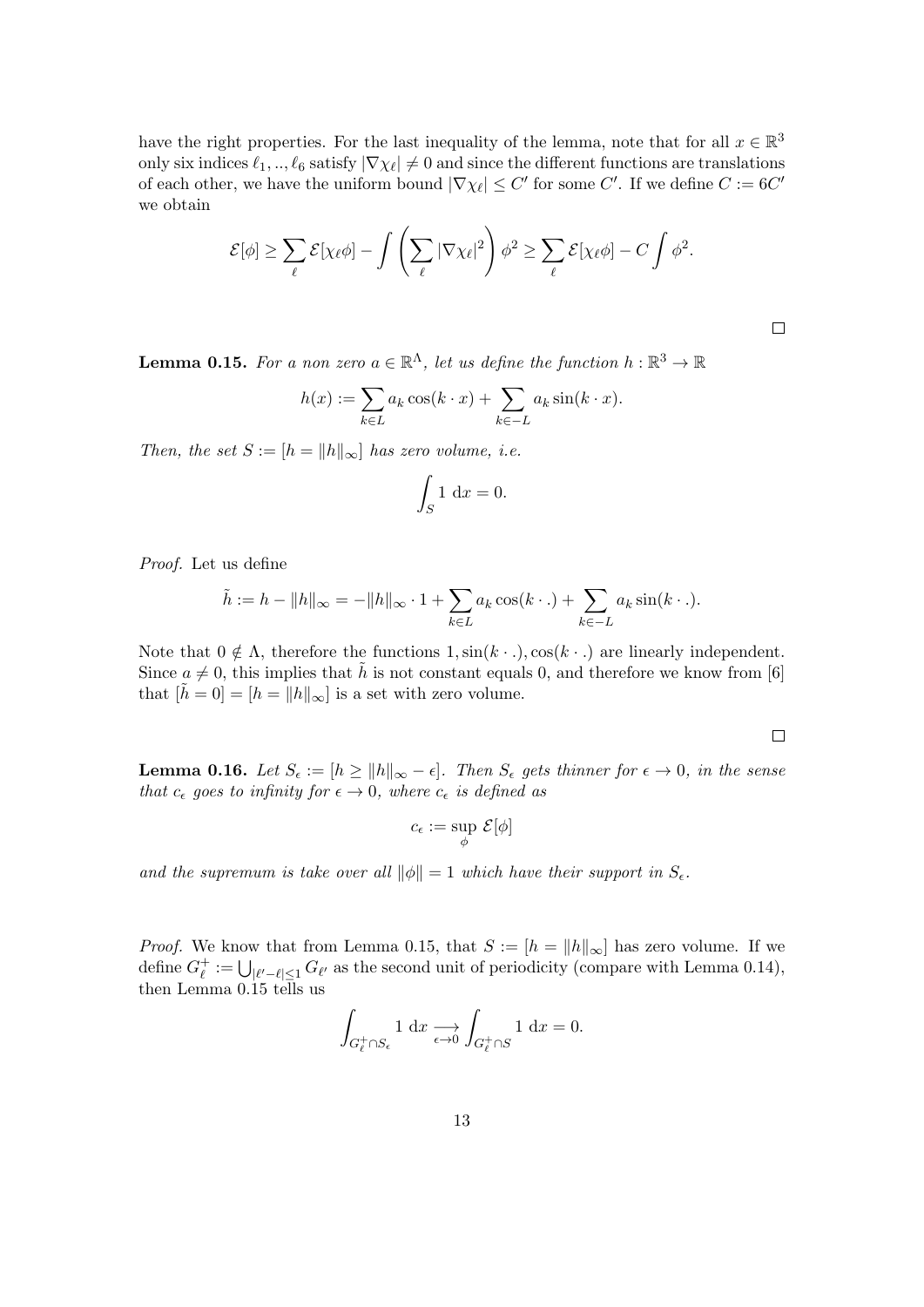Therefore, the constant  $c'_{\epsilon}$  defined as

$$
c_\epsilon':=\sup_\phi\,\mathcal{E}[\phi]
$$

where the supremum is take over all  $\|\phi\| = 1$  which have their support in  $G_{\ell}^+ \cap S_{\epsilon}$ , goes to infinity for small  $\epsilon$ . Note that due to the periodicity,  $c'_{\epsilon}$  is really a  $\ell$  independent quantity. Note that for all normed  $\phi$  with support in  $S_{\epsilon}$ , the corresponding functions  $\chi_{\ell} \phi$  from Lemma 0.14 have their support contained in  $G_{\ell}^+ \cap S_{\epsilon}$ . We conclude

$$
\mathcal{E}[\phi] \ge \sum_{\ell} \mathcal{E}[\chi_{\ell}\phi] - C \ge c_{\epsilon}' \sum_{\ell} \int (\chi_{\ell}\phi)^2 - C = c_{\epsilon}' - C \underset{\epsilon \to 0}{\longrightarrow} \infty.
$$

**Lemma 0.17.** The set  $\Omega := [I \lt \infty]$  is open and for all sequences  $v_n \longrightarrow v \in \partial \Omega$  with a limit in the boundary of  $\Omega$ , we have

$$
\lim_{n \to \infty} I[v_n] = \infty.
$$

*Proof.* Let  $v \in \partial\Omega \subset \mathbb{R}^{\Lambda}$ . Since I is a convex functional, we know that the  $\Omega$  is a convex set. Therefore, there exists an  $a \in \mathbb{R}^{\Lambda} \setminus \{0\}$  such that

$$
a \cdot v = \sup_{v' \in \Omega} a \cdot v'. \tag{1}
$$

With this a at hand, let us define in the spirit of Lemma 0.16 the function  $h : \mathbb{R}^3 \to \mathbb{R}$ 

$$
h(x) := \sum_{k \in L} a_k \cos(k \cdot x) + \sum_{k \in -L} a_k \sin(k \cdot x).
$$

Let  $\tau$  be any measure, such that  $V(\tau) = v$ . Then we can rewrite Equation (1) as

$$
\int h \, d\tau = \sup_{\tau':I_{\text{Fisher}}[\tau'] < \infty} \int h \, d\tau' = \|h\|_{\infty}.
$$

By the definition of  $c_{\epsilon}$  in Lemma 0.16, it is clear that  $I_{Fisher}[\tau] \geq c_{\epsilon}$ , and therefore we have by the statement of Lemma 0.16

$$
I_{\text{Fisher}}[\tau] \geq c_{\epsilon} \underset{\epsilon \to 0}{\longrightarrow} \infty.
$$

Consequently,  $v \notin \Omega$  since there is no realization  $V(\tau) = v$  with finite Fisher information. This tells us, that  $\Omega$  is disjoint to its boundary, and hence it is an open set.

Let us now consider an arbitrary sequence  $v_n \longrightarrow v$  converging to v. It is clear that  $a \cdot v_n \longrightarrow_{n \to \infty} a \cdot v = ||h||_{\infty}$ . Therefore, for all  $t > 0$  there exists a  $n_0$  such that for all  $n \geq n_0$ , we have  $a \cdot v_n \geq ||h||_{\infty} - t$ . This means for any realization  $V(\tau) = v_n$  of  $v_n$ , we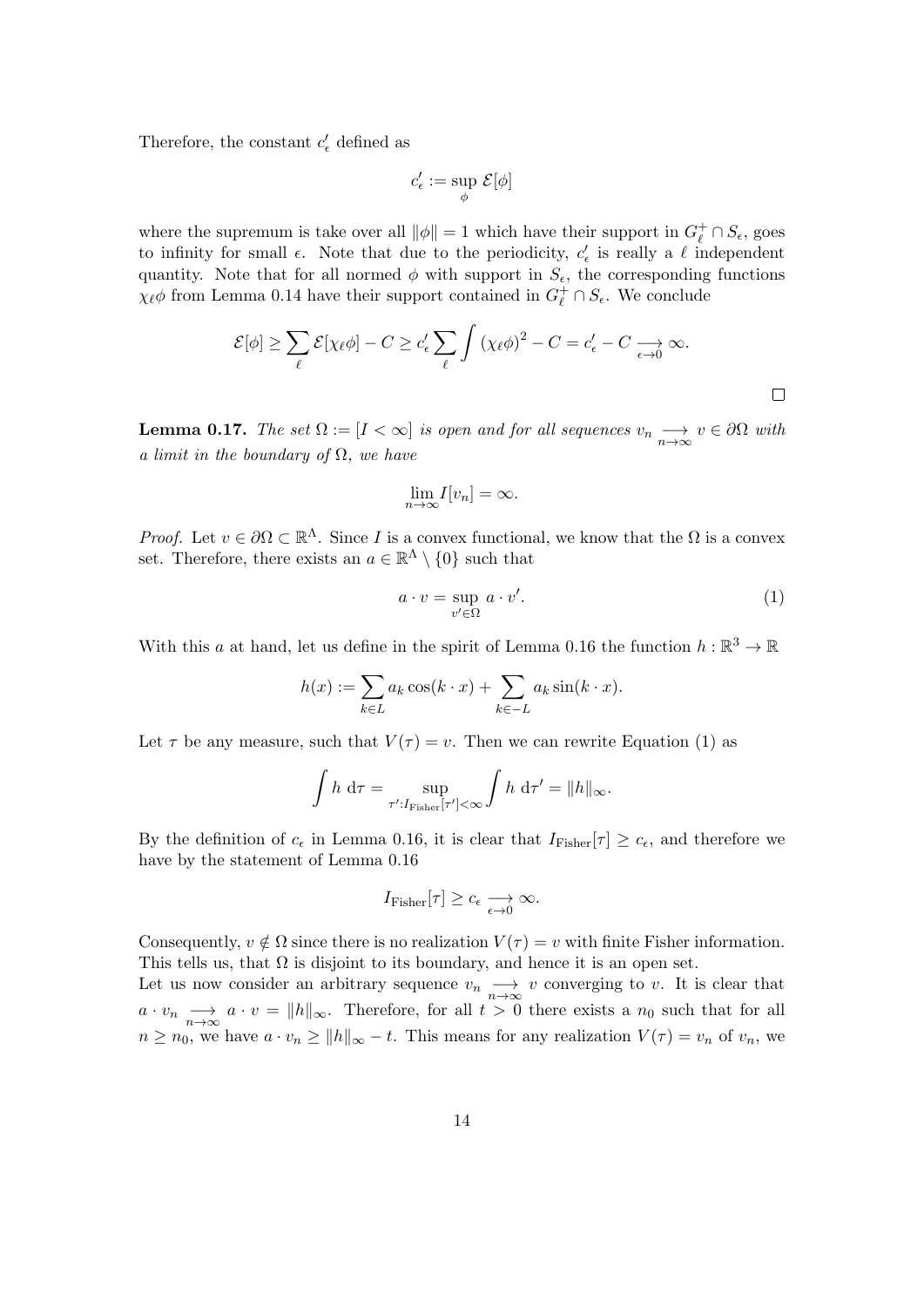have  $\int h d\tau \ge ||h||_{\infty} - t$ . For arbitrary  $\epsilon > 0$  and  $q > 0$  we can find t small enough, such that this leads to

$$
\tau\left([h \le ||h||_{\infty} - \frac{\epsilon}{2}]\right) < q.
$$

In the following let  $\chi_1, \chi_2$  be as in Lemma 0.13 for  $\delta := \frac{\epsilon}{2}$  and let us define  $C_{\epsilon} :=$  $\|\nabla \chi_1\|_{\infty} + \|\nabla \chi_2\|_{\infty}$ . If  $I_{\text{Fisher}}[\tau]$  is finite, then we can write  $d\tau = \phi^2 dx$  and we define  $\phi_1 := \chi_1 \phi$  as well as  $\phi_2 := \chi_2 \phi$ . Note that the support of  $\phi_1$  is contained in the set  $S_\epsilon$ from Lemma 0.16, and therefore  $\mathcal{E}[\phi_1] \geq c_{\epsilon} ||\phi_1||^2$ . We also know that  $||\phi_1||^2 + ||\phi_2||^2 = 1$ as well as  $\|\phi_2\|^2 \leq q$  since we know that  $\tau([h \leq ||h||_{\infty} - \frac{\epsilon}{2})$  $\left(\frac{\epsilon}{2}\right)$  < q as well as that the support of  $\chi_2$  is contained in  $[h \le ||h||_{\infty} - \frac{\epsilon}{2}]$  $\frac{\epsilon}{2}$ . If we combine these results and use that  $\nabla \chi_i$  has a support contained in  $[h \le ||h||_{\infty} - \frac{\epsilon}{2}]$  $\frac{\epsilon}{2}$ , we obtain

$$
I_{\text{Fisher}}[\tau] = \mathcal{E}[\phi] \ge \mathcal{E}[\phi_1] + \mathcal{E}[\phi_2] - C\tau \left( \left[ h \le \|h\|_{\infty} - \frac{\epsilon}{2} \right] \right) \ge c_{\epsilon}(1 - q) - C_{\epsilon}q.
$$

If we chose q small enough, we obtain for all  $n \geq n(\epsilon)$  big enough and all  $\tau$  which satisfy  $V(\tau) = v_n$ , that

$$
I_{\text{Fisher}}[\tau] \ge \frac{1}{2}c_{\epsilon} - 1.
$$

Since the right hand side goes to  $\infty$  for  $\epsilon \to 0$ , we conclude

$$
\lim_{n \to \infty} I[v_n] = \infty.
$$

**Corolary 0.18.** The functional I is lower semi-continuous. Therefore, the convex conjugate acts as an involution  $I^{**} = I$ .

**Lemma 0.19.** The sets  $[f_\beta \leq x]$  and  $[f_\beta > x + \delta]$  can be separated by at most  $C\delta^{-2|\Lambda|}$ half spaces, where C does not depend on x as long as  $x + \delta \leq x_0$  for some  $x_0$ . This means, there exist half spaces  $Q_1, ..., Q_m$  with  $m \leq C\delta^{-2|\Lambda|}$  such that

$$
[f_{\beta} \leq x] \subset \bigcap_{i=1}^{m} Q_i \subset [f_{\beta} \leq x + \delta].
$$

*Proof.* Let us define the linear map  $L : \mathbb{R}^{\Lambda} \to \mathbb{R}^{\Lambda}$  by  $L(v) := \left(\frac{\beta}{2}\right)^{\Lambda}$  $\frac{\beta}{2}$ coth  $\left(\frac{\beta}{2}\right)$  $\frac{\beta}{2}\Big)\,|k|^2v_k\Big)$ k as well as the sets  $X := L([f_\beta \leq x])$  and  $Y := L([f_\beta \leq x + \delta])$ . By the definition of  $f_\beta$  it is wen as the sets  $X := L(1/\beta \leq x)$  and  $T := L(1/\beta \leq x + \delta)$ . By the definition of  $f\beta$  it is<br>clear that  $X = B_{\sqrt{x}}(0)$  and  $Y = B_{\sqrt{x+\delta}}(0)$  are balls with radius  $r_1 := \sqrt{x}$ , respectively  $r_2 := \sqrt{x + \delta}$ . Since  $x + \delta \le x_0$ , we have  $r_2 - r_1 \ge (2\sqrt{x_0})^{-1}\delta$ . A ball of radius  $r_1$  and one of radius  $r_2$  in a  $d := |\Lambda|$  dimensional space can be separated by  $D(r_2 - r_1)^{-2d}$  half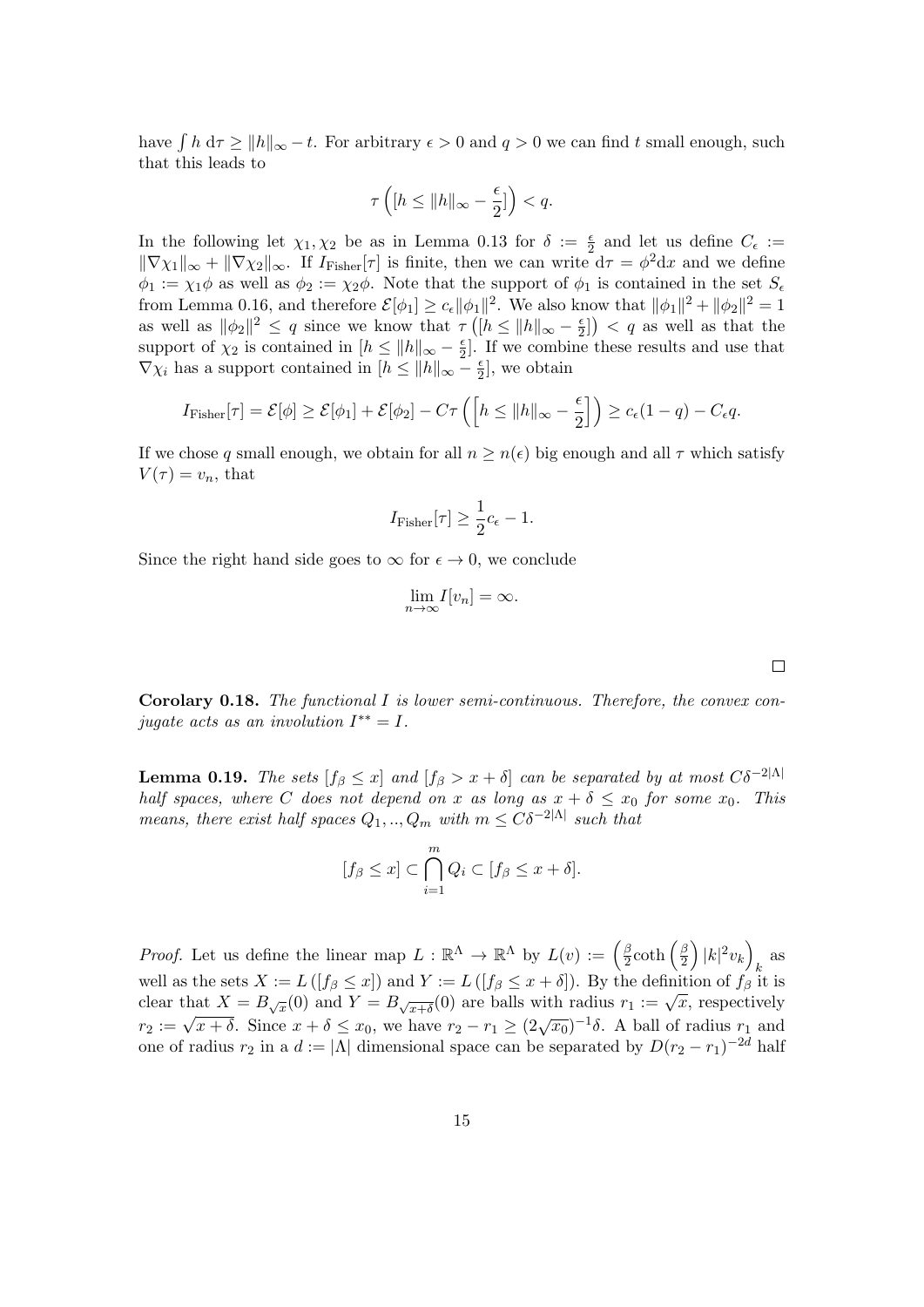spaces  $V_1, ..., V_m$  with  $m \le D(r_2 - r_1)^{-2d} \le \tilde{D}\delta^{-2|\Lambda|}$ . Therefore, the half spaces  $Q_i := L^{-1}(V_i)$  satisfy the claim of the Lemma.

**Lemma 0.20.** Let  $P := \bigcap_{i=1}^{M} Q_i \subset \mathbb{R}^d$  be a non empty intersection of finitely many halj spaces  $Q_i$  and  $Q$  another half space with  $P \subset Q$ . Then, there exist  $i_1, ..., i_{d+1} \in J$  which already satisfy

$$
\bigcap_{k=1}^{d+1} Q_{i_k} \subset Q.
$$

*Proof.* Let us write the half spaces as  $Q = \{v : a \cdot v \leq s\}$  and  $Q_i = \{v : a_i \cdot v \leq s_i\}.$ With the definition  $s^* := \sup(a \cdot v)$  and  $Q^* := \{v : a \cdot v \leq s^*\}$  we obtain that there exists a  $v_0 \in \partial P$  with  $a \cdot v_0 = s^*$  as well as the inclusion  $P \subset Q^* \subset Q$ . Furthermore, we denote with  $N_{v_0} \subset \mathbb{R}^d$  the normal cone of P at  $v_0$ , i.e. the set of all directions b such that  $b \cdot (v_0 - v) \ge 0$  for all  $v \in P$ . It is clear that  $a \in N_{v_0}$ .

Note that P is a convex polytope, defined by the collection of linear inequalities  $a_i \cdot v \leq s_i$ . This implies, that the normal cone is the convex cone generated by the elements  $a_i$ , which satisfy  $a_i \cdot v_0 = s_i$ , i.e.

$$
N_{v_0} = c \left( \{ a_i : i \in I(v_0) \} \right)
$$

where  $I(v_0)$  is the set of all i which satisfy  $a_i \cdot v_0 = s_i$ . Let  $\Gamma$  be a possible infinite triangulation of this cone, i.e.  $\Gamma = \{\gamma_i : j \in J\}$  is a collection of  $d+1$  simplices  $\gamma_i$ such that the union of all simplices is  $N_{v_0}$  and the extreme points of the  $\gamma_j$  are subsets of  $\{\lambda a_i : i \in I(v_0), \lambda \geq 0\}$ . Furthermore, the  $\gamma_j$  also satisfy a "disjointness" property, which we do not need in the following. Since  $a \in N_{v_0}$ , there exists a simplex  $\gamma \in \Gamma$ with  $a \in \gamma$ . From the properties of a triangulation follows, that we can write  $\gamma =$ conv $(\lambda_1 a_{i_1}, ..., \lambda_{d+1} a_{i_{d+1}})$  as the convex set, generated by the points  $\lambda_1 a_{i_1}, ..., \lambda_{d+1} a_{i_{d+1}}$ . Therefore, there exist  $0 \leq t_1, \ldots, t_n$  such that  $a = t_1 a_{i_1} + \ldots + t_{d+1} a_{i_{d+1}}$ . Consequently,

$$
Q_{i_1} \cap \ldots \cap Q_{i_{d+1}} \subset Q^* \subset Q.
$$

 $\Box$ 

**Lemma 0.21.** Let  $s := \inf$  $v \in A^{\beta}_{j,n}$  $I[v] \leq M$ . Then we can find  $a_1, ..., a_p$  with  $p \leq C n^{2|\Lambda|}$  as well as  $|a_i| \leq C_M$ , such that the half spaces

$$
H_i := \{v : a_i \cdot v \le G(a_i) + s\}
$$

separate the convex stets  $[I \leq s]$  and  $A_{j+1,n}^{\beta}$ .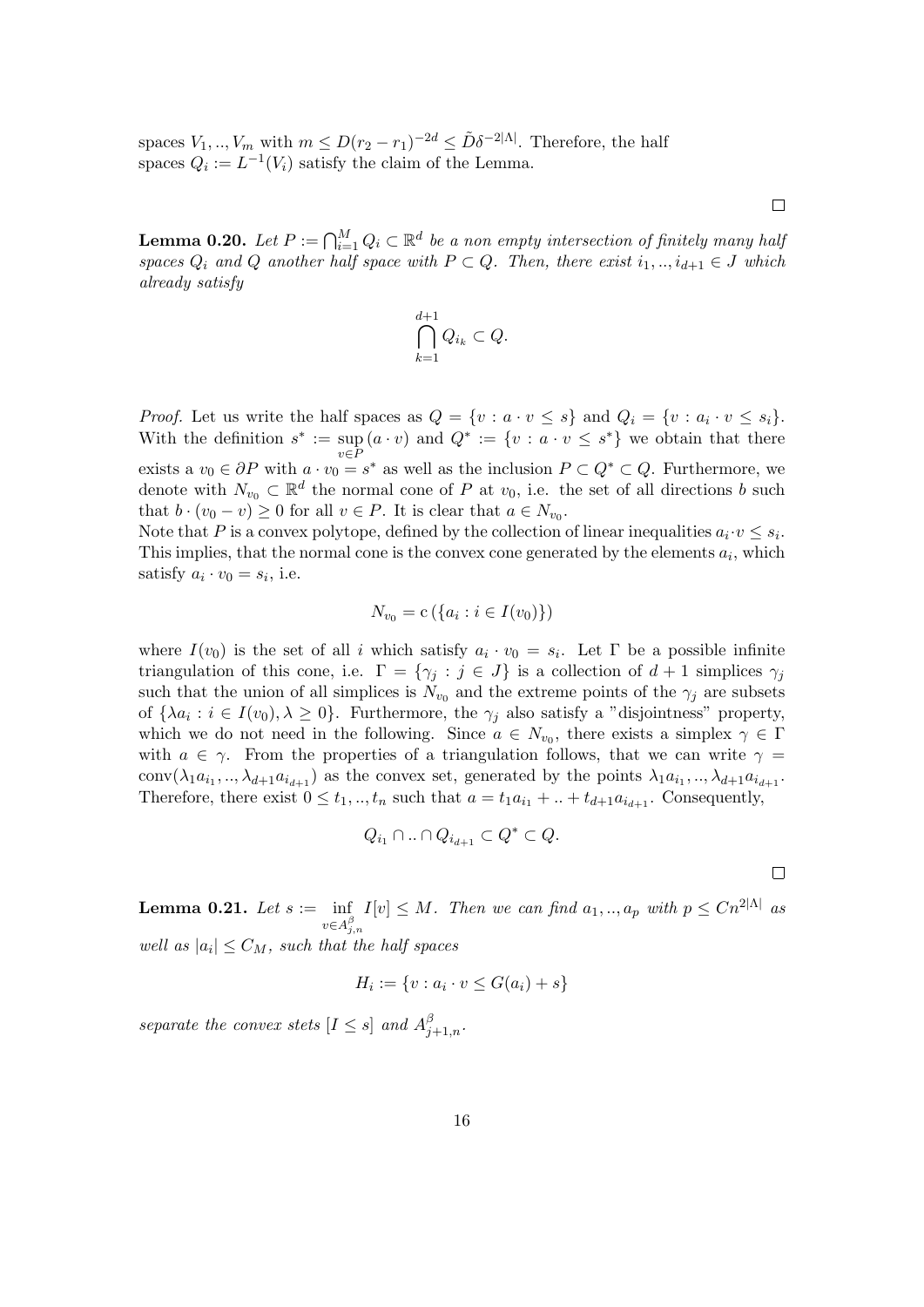*Proof.* Let us define  $x := \frac{j+\frac{1}{2}}{n}$ ,  $y := \frac{j+1}{n}$  $\frac{+1}{n}$  and  $\delta := y - x = \frac{1}{2n}$  $\frac{1}{2n}$ . Then it is clear that  $[f_\beta > y] = A_{j+1,n}^\beta$  and

$$
[I \le s] \subset [f_\beta < x].
$$

Furthermore, we denote  $H_a := \{v : a \cdot v \leq G(a) + s\}$ . Since  $[I \leq s] = \bigcap_{a \in \mathbb{R}^{\Lambda}} H_a$  is a compact set which is included in the open and bounded set  $[f_\beta < x]$  we obtain by a compactness argument, that there exist finitely many  $H_{a_1},...,H_{a_M}$  such that already  $P := \bigcap_{i=1}^M H_{a_i} \subset [f_\beta < x].$  By Lemma 0.19, we know that there exist half spaces  $Q_1, ..., Q_m$  with  $m \leq C n^{2|\Lambda|}$  and

$$
[f_{\beta} < x] \subset \bigcap_{l=1}^{m} Q_{l} \subset A_{j+1,n}^{\beta}.
$$

Especially,  $P \subset Q_l$  for all  $l = 1, ..., m$ . Therefore, we can apply Lemma 0.20 for  $P =$  $\bigcap_{i=1}^M H_{a_i}$  and each subspace  $Q_l$ , which yields us the existence of indices  $a_{i_{l,k}}$  with  $l =$ 1, .., m and  $k = 1, \dots, |\Lambda| + 1$ , such that  $\bigcap_{k=1}^{|\Lambda|+1} H_{a_{i_{l,k}}} \subset Q_l$ . Consequently, the collection of half spaces  $H_{a_{i_{l,k}}}$  consists of at most  $C(|\Lambda|+1)n^{2|\Lambda|}$  elements and indeed separates  $[I \leq s]$  from  $A^{\beta}_{j+1,n}$ , since

$$
[I \leq s] \subset P \subset \bigcap_{l,k} H_{a_{i_{l,k}}} \subset \bigcap_{l=1}^{m} Q_l \subset A_{j+1,n}^{\beta}.
$$

Finally, we have to verify that all a involved in this collection are bounded in a suitable way. First we define  $K := [I \leq M]$ , where M is given by the assumption of the Lemma. Since this is a compact set contained in the open set  $\Omega := [I \lt \infty]$ , there exists an  $\epsilon > 0$ , such that the closure of  $K^+ := K + B_{\epsilon}(0)$  is still contained in  $\Omega$ . As a consequence, sup  $I[v] < \infty$ . Without loss of generality, we can assume that all  $H_a$  involved in the  $a \in K^+$ 

separation of  $[I \leq s]$  from  $A_{j+1,n}^{\beta}$  are approximately tangent spaces, in the sense that there exists a  $v \in \mathbb{R}^{\Lambda}$  such that  $a \cdot v = G(a) + s$  and  $dist(v, [I \le s]) < \frac{\epsilon}{2}$  $\frac{\epsilon}{2}$ . Therefore,

$$
a \cdot v \ge G(a) = \sup_{w \in \mathbb{R}^{\Lambda}} \left( a \cdot w - I[w] \right) \ge a \cdot \left( v + \frac{\epsilon}{2|a|} a \right) - I\left[ v + \frac{\epsilon}{2|a|} a \right].
$$

Rearranging the inequality above and using the assumption  $s \leq M$  yields

$$
|a| \le \frac{2}{\epsilon} I \left[ v + \frac{\epsilon}{2|a|} a \right] \le \frac{2}{\epsilon} \sup_{a \in K^+} I[v] =: C_M < \infty.
$$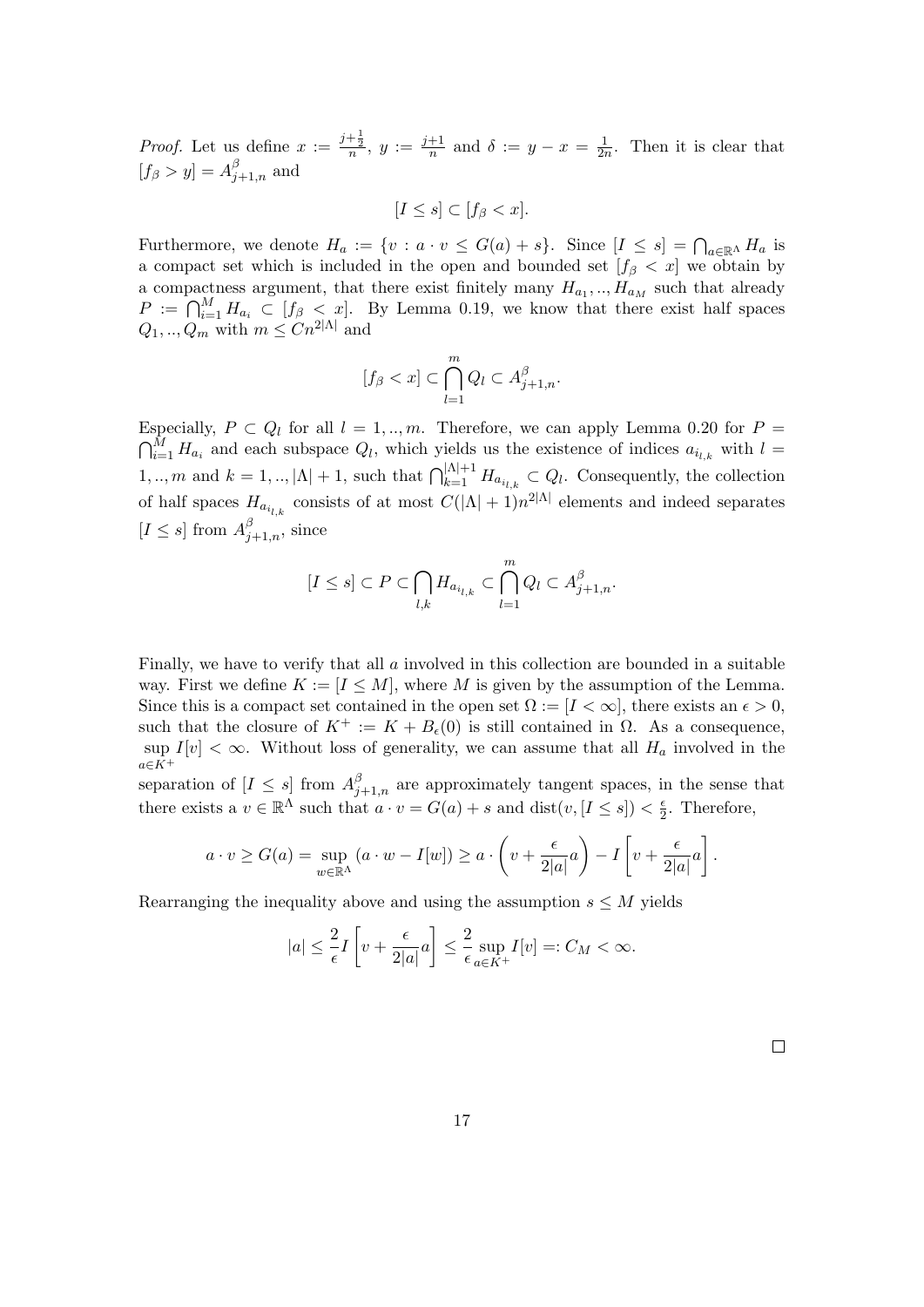**Lemma 0.22.** For a given  $M_0 < \infty$  let  $j_\beta(n)$  be the smallest index such that

$$
\inf_{v \in A_{j_{\beta}(n),n}^{\beta}} I[v] \ge M_0.
$$

Then, one can can find a  $M < \infty$  and  $\beta_0, n_*$ , such that for all  $\beta \leq \beta_0$ ,  $n \geq n_*$  and  $j \leq j_{\beta}(n) + 1$ 

$$
\inf_{v \in A_{j,n}^{\beta}} I[v] \le M.
$$

*Proof.* Let us define  $y' := \max f_0([I \leq M_0])$ . If we take  $\epsilon$  small enough and define  $y := y' + \epsilon$ , we know that  $M := \inf_{f_0(v) > y} I[v] < \infty$ . Let us take  $\beta_0$  small enough, such that  $||f_\beta - f_0|| < \frac{\epsilon}{3}$  $\frac{\epsilon}{3}$  for all  $\beta \leq \beta_0$  and  $n_*$  big enough such that  $\frac{1}{n} < \frac{\epsilon}{3}$  $\frac{\epsilon}{3}$  for all  $n \geq n_*$ . If we can show that  $\frac{j_{\beta}(n)+1}{n} \leq y$ , we are done since this implies for all  $j \leq j_{\beta}(n)+1$ 

$$
\inf_{f_{\beta}(v) > \frac{j}{n}} I[v] \le \inf_{f_0(v) > y} I[v] = M.
$$

We are going to verify  $\frac{j_\beta(n)+1}{n} \leq y$  by contradiction. Therefore, let us assume  $\frac{j_\beta(n)+1}{n} > y$ . This implies  $\frac{j_\beta(n)-1}{n} > y' + \frac{\epsilon}{3}$  $\frac{\epsilon}{3}$ . Since max  $f_\beta([I \leq M_0]) \leq y' + \frac{\epsilon}{3}$  $\frac{\epsilon}{3}$ , it is clear that for all  $v \in A_i^{\beta}$  $j_{\beta}(n)-1,n$  we have  $f_{\beta}(v) > \max f_{\beta}([I \leq M_0])$ . Therefore, we have already for the index  $j_\beta(n) - 1$  the estimate

$$
\inf_{v \in A_{j_{\beta}(n)-1,n}^{\beta}} I[v] \ge M_0.
$$

A contradiction to the definition of the index  $j_{\beta}(n)$ .

 $\hfill \square$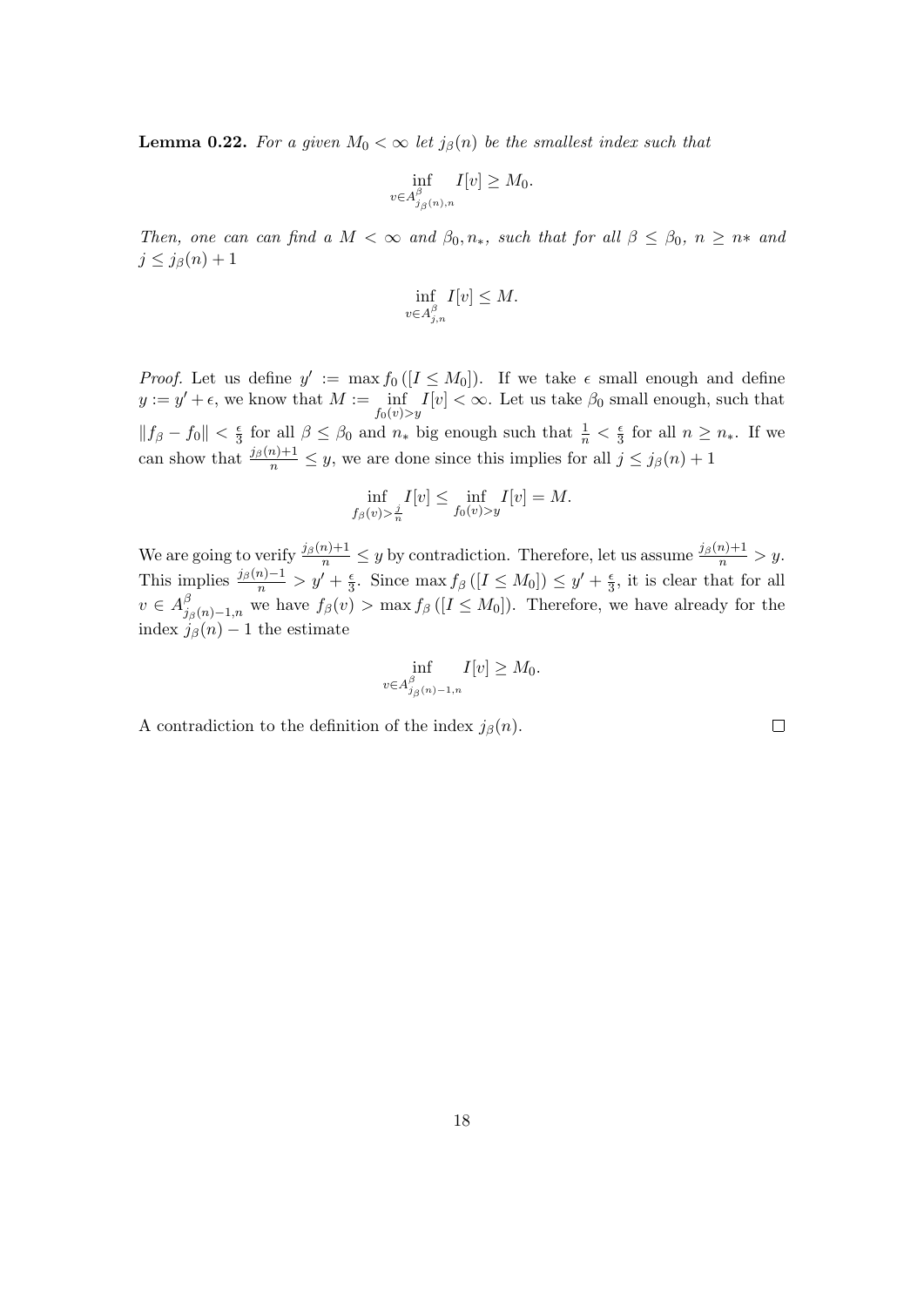### Upper Bound on the Ground State Energy

In this section, we want to prove the upper bound on the ground state energy given by Theorem 0.2. We will achieve this by computing the energy of suitable test functions. Before we can turn to the proof of the theorem, we need to prove the following Lemma:

**Lemma 0.23.** Let  $g : \mathbb{R}^3 \to \mathbb{R}$  be a function with  $||g|| = 1$ . Furthermore, let  $L =$  $k2\pi n$  be a multiple of the periodicity  $2\pi n$ . Then we can find a modified version  $\tilde{g}$  with  $\text{supp}(\tilde{g}) \subset [-2L, 2L]^3$ ,  $\|\tilde{g}\| = 1$ ,  $\int |\nabla \tilde{g}|^2 dx \leq \int |\nabla g|^2 dx + CL^{-2}$  and

$$
\int \int n^{-3} \sum_{k \in \Lambda} |k|^{-2} e^{ik(x-y)} |\tilde{g}(x)|^2 |\tilde{g}(y)|^2 dx dy = \int \int n^{-3} \sum_{k \in \Lambda} |k|^{-2} e^{ik(x-y)} |g(x)|^2 |g(y)|^2 dx dy.
$$

Proof. Similar to the IMS formula in 0.14, we construct a smooth quadratic partition of the whole space. First of all, let h be a smooth function which is one on  $[-1, 1]^3$ and has a support contained in  $[-2, 2]^3$ . For  $\ell \in \mathbb{Z}^3$  we define the translated version  $h_{\ell}(x) := h(x-\ell)$  and  $H_{\ell}(x) := \left(\sum_{\ell'} h_{\ell'}(x)\right)^{-\frac{1}{2}} h_{\ell}(x)$ . It is clear that this these functions form a quadratic partition of the whole space and  $\sum_{\ell} |\nabla H_{\ell}|^2 \leq C$  for some constant C. Now we define the final partition as  $\chi_{\ell}(x) := H_{\ell}(L^{-1}x)$ . It is clear that this is again a smooth quadratic partition, now with the support property supp  $(\chi_{\ell}) \subset [-2L, 2L]^3$ . The gradient can be estimated by

$$
\sum_\ell |\nabla \chi_\ell|^2 \leq CL^{-2}.
$$

Let us define the measures  $\tau, \tau_{\ell}, \tau', \tau'_{\ell}$  by  $d\tau = g^2 dx$ ,  $d\tau_{\ell} = (\chi_{\ell} g)^2 dx$  as well as the translated versions  $\tau'_\ell := \tau_\ell(. + \ell L)$  and  $\tau' := \sum_\ell \tau'_\ell$ . Note that it is clear that  $\tau = \sum_\ell \tau_\ell$ and that  $\tau'$  is like  $\tau$  a probability measure. The advantage of the rearranged measure  $\tau'$  is that it has a support contained in  $[-2L, 2L]^3$ . Let us verify the bounds on the Fisher information, which is just the Dirichlet form on the level of measures. From the properties of a quadratic partition of unity, it is clear that

$$
\sum_{\ell} I_{\text{Fisher}}[\tau'_{\ell}] = I_{\text{Fisher}}[\tau] + \int \sum_{\ell} |\nabla \chi_{\ell}|^2 d\tau \le I_{\text{Fisher}}[\tau] + CL^{-2},
$$

where we used that the Fisher information is translation invariant  $I_{\text{Fisher}}[\tau_\ell] = I_{\text{Fisher}}[\tau_\ell]$ . Furthermore, we know that  $I_{\text{Fisher}}$  is a convex functional and it is obvious that it scales like  $I_{\text{Fisher}}[\lambda\mu] = \lambda I_{\text{Fisher}}[\mu]$  for a positive number  $\lambda$ , if we allow it to be defined on all measures and not only probability measures. Therefore,  $I_{\text{Fisher}}$  is even sub-linear, which implies

$$
I_{\text{Fisher}}[\tau'] \le \sum_{\ell} I_{\text{Fisher}}[\tau'_{\ell}] \le I_{\text{Fisher}}[\tau] + CL^{-2}.
$$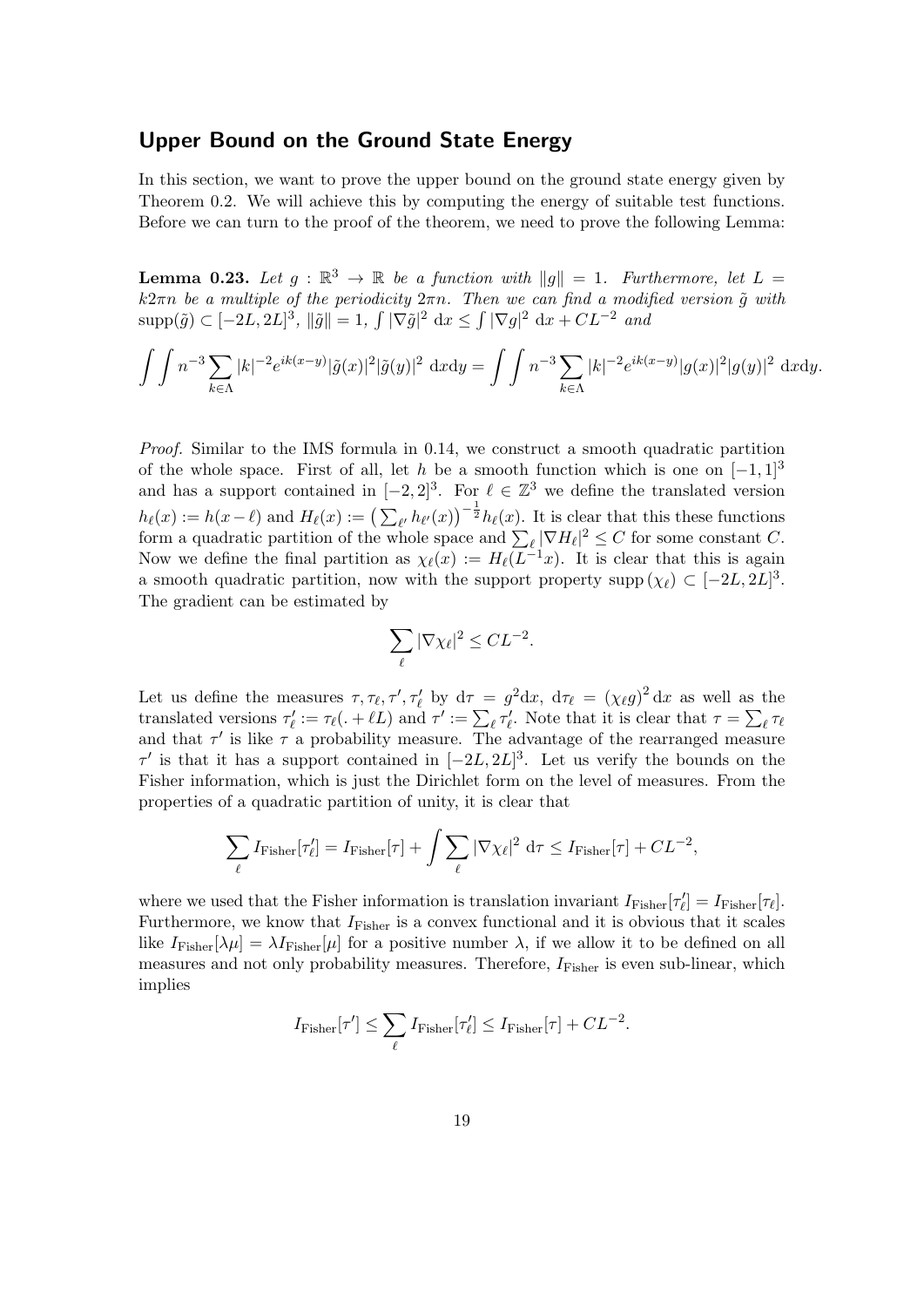Finally, note that the function  $f(x, y) := n^{-3} \sum_{k \in \Lambda} |k|^{-2} e^{ik(x-y)}$  is periodic, in the sense that  $f(x - \ell L, y - \ell' L) = f(x, y)$ . Therefore,

$$
\int f(x,y) \ \tau' \otimes \tau'(\mathrm{d}x,\mathrm{d}y) = \sum_{\ell,\ell'} \int f(x,y) \ \tau'_{\ell} \otimes \tau'_{\ell'}(\mathrm{d}x,\mathrm{d}y) = \sum_{\ell,\ell'} \int f(x-\ell,y-\ell') \ \tau_{\ell} \otimes \tau_{\ell'}(\mathrm{d}x)
$$

$$
= \sum_{\ell,\ell'} \int f(x,y) \ \tau_{\ell} \otimes \tau_{\ell'}(\mathrm{d}x,\mathrm{d}y) = \int f(x,y) \ \tau \otimes \tau(\mathrm{d}x,\mathrm{d}y).
$$

From these properties on  $\tau'$ , it is clear that the square root of the density function

$$
\tilde{g} := \sqrt{\frac{d\tau}{dx}} = \chi_0(x) \sqrt{\sum_{\ell} g^2(x + \ell L)}
$$

satisfies the desired properties.

#### Proof. (Proof of Theorem 0.2)

Let us consider the test function  $\Psi := g \otimes \phi$ , which should be the product of a scalar function  $||g||_{L^2} = 1$  and the coherent state in the many particle space given by

$$
\phi := g(x) e^{-\frac{\alpha}{\sqrt{2}} \sum_{k \in \Lambda} \left( c_k a_k^{\dagger} - \overline{c}_k a_k \right)} \cdot |0\rangle,
$$

where we define the coefficients as  $c_k := -\alpha n^{-\frac{3}{2}} |k|^{-1} \int |g(x)|^2 e^{i\alpha k x} dx$ . Note that  $\Psi$  has norm one. Furthermore, we compute

$$
\langle \Psi | a_k^{\dagger} a_k \cdot \Psi \rangle = e^{-|c_k|^2} \sum_{n=0}^n n \frac{|c_k|^2}{n!} \int |g(x)|^2 dx = |c_k|^2.
$$

Let us write  $e^{i\alpha k\hat{x}}$  for the multiplication operator by  $e^{i\alpha kx}$  and compute

$$
\langle \Psi | \alpha n^{-\frac{3}{2}} |k|^{-1} e^{i\alpha k \hat{x}} a_k^{\dagger} \cdot \Psi \rangle = e^{-|c_k|^2} \sum_{n,m} \delta_{m,n+1} \sqrt{n+1} \frac{\bar{c}_k^m c_k^n}{\sqrt{n! m!}} \alpha n^{-\frac{3}{2}} |k|^{-1} \int e^{i\alpha k x} |g(x)|^2 dx
$$
  
= 
$$
e^{-|c_k|^2} \sum_n \frac{(|c_k|^2)^n \bar{c}_k}{n!} (-c_k) = -|c_k|^2.
$$

Since this is a real number, it is clear that  $\langle \Psi | \alpha n^{-\frac{3}{2}} |k|^{-1} e^{-i \alpha k \hat{x}} a_k \cdot \Psi \rangle = -|c_k|^2$  as well. If we combine the results, we obtain the following upper bound on the ground state energy

$$
E_0(\alpha) \le \langle \Psi | H^{\alpha} | \Psi \rangle = \int |\nabla g|^2 \, dx + \int \frac{\epsilon_{\alpha}}{2} |x|^2 |g(x)|^2 \, dx - \sum_{k} |c_k|^2
$$
  
= 
$$
\int |\nabla g|^2 \, dx + \int \frac{\epsilon_{\alpha}}{2} |x|^2 |g(x)|^2 \, dx - \sum_{k \in \Lambda} \alpha^2 n^{-3} |k|^{-2} \int \int e^{ik\alpha(x-y)} |g(x)|^2 |g(y)|^2 \, dx \, dy.
$$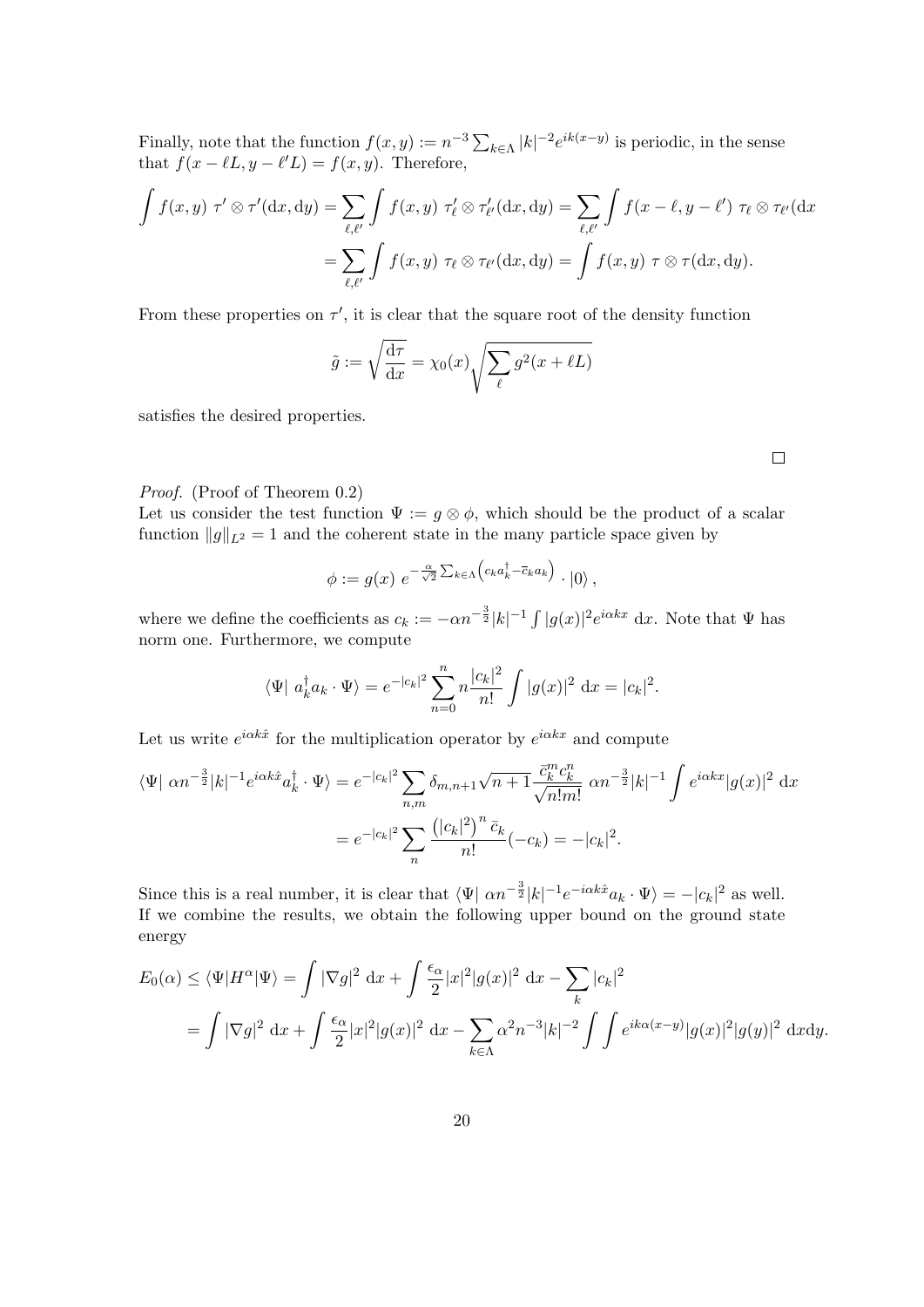Since the inequality above holds for all g with  $||g|| = 1$ , we obtain by rescaling

$$
E_0(\alpha) \leq \alpha^2 \left( \int |\nabla g|^2 \, dx + \int \frac{\epsilon_\alpha}{2\alpha^4} |x|^2 |g(x)|^2 \, dx - \int \int n^{-3} \sum_{k \in \Lambda} |k|^{-2} e^{ik(x-y)} |g(x)|^2 |g(y)|^2 \, dxdy \right).
$$

Now we need to argue why we can omit the  $\epsilon_{\alpha}$ . To do so, let g be a function which minimizes up to an error  $\delta$  the functional  $\int |\nabla g|^2 dx - \int \int n^{-3} \sum_{k \in \Lambda} |k|^{-2} e^{ik(x-y)} |g(x)|^2 |g(y)|^2 dx dy$ , i.e.

$$
\int |\nabla g|^2 \, \mathrm{d}x - \int \int n^{-3} \sum_{k \in \Lambda} |k|^{-2} e^{ik(x-y)} |g(x)|^2 |g(y)|^2 \, \mathrm{d}x \mathrm{d}y < -\gamma_p + \delta.
$$

From Lemma 0.23 we know that there exists for all L a function  $\tilde{g}$  with  $\|\tilde{g}\| = 1$ ,  $\text{supp}(\tilde{g}) \subset [-2L, 2L]^3$  as well as  $\int |\nabla \tilde{g}|^2 dx \leq \int |\nabla g|^2 dx + CL^{-2}$ , while satisfying

$$
\int \int n^{-3} \sum_{k \in \Lambda} |k|^{-2} e^{ik(x-y)} |\tilde{g}(x)|^2 |\tilde{g}(y)|^2 dx dy = \int \int n^{-3} \sum_{k \in \Lambda} |k|^{-2} e^{ik(x-y)} |g(x)|^2 |g(y)|^2 dx dy.
$$

If we use  $\tilde{g}$  as a test function, we obtain for all  $\delta > 0$  and L

$$
E_0(\alpha) \leq \alpha^2 \left( -\gamma_p + \delta + CL^{-2} + \frac{6\epsilon_\alpha}{\alpha^4} L^2 \right).
$$

Sending  $\delta \to 0$  and taking the optimal  $L := \alpha (\frac{6\epsilon_{\alpha}}{1 - \frac{1}{4}})$  yields

$$
E_0(\alpha) + \alpha^2 \gamma_p \le D\sqrt{\epsilon_\alpha}.
$$